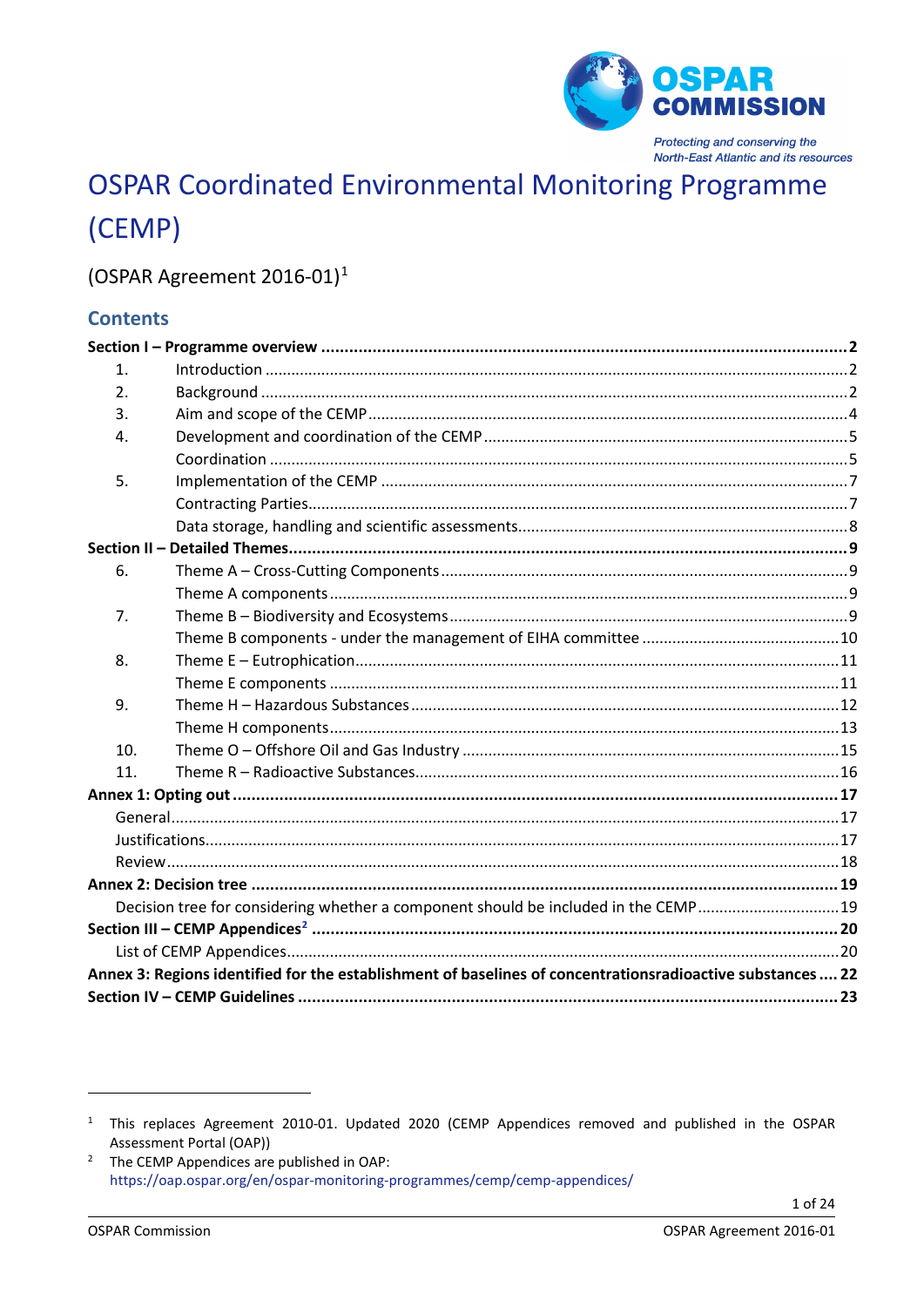# OSPAR Coordinated Environmental Monitoring Programme (CEMP)

## <span id="page-1-0"></span>Section I – Programme overview

## <span id="page-1-1"></span>1. Introduction

1.1. Monitoring and assessment are well-established functions of the OSPAR Commission that inform and guide efforts to protect the marine environment of the North-East Atlantic. Higher-level strategic planning of this work is set out in the OSPAR Joint Assessment and Monitoring Programme (JAMP), including the requirements for thematic and holistic assessments, such as the Intermediate Assessment 2017 and the Quality Status Reports. The Coordinated Environmental Monitoring Programme (CEMP) is the part of OSPAR's monitoring and assessment work where Contracting Parties seek to coordinate the operation of monitoring, data collection and assessment activities with the aim of facilitating the development of common and coherent assessments that address the questions identified in the JAMP.

1.2. OSPAR has a long history in monitoring and assessment stretching back to the 1980s through the JAMP and the forerunner to this broader CEMP, and separate programmes for riverine inputs and direct discharges (RID), atmospheric inputs (CAMP) and radioactive substances. Starting with a focus on pollution from landbased sources and its effects, OSPAR's needs for monitoring and assessment have expanded considerably to include a wide range of pressure and state indicators for marine ecosystems. The CEMP takes in all of OSPAR's existing regular monitoring and assessment work in support of the North East Atlantic Environment Strategy and its thematic strategies, as well as new monitoring and assessment that is being developed for biodiversity.

1.3. This CEMP agreement explains the overall aims and concepts that apply within the CEMP and the scope and characteristics of the six CEMP thematic monitoring programmes (themes). The CEMP Appendices set out details of the agreed monitoring and assessment approaches for each component of these themes including the approaches to be applied to realise coordination of monitoring and assessment.

## <span id="page-1-2"></span>2. Background

2.1 For the purposes of the OSPAR Convention Annex IV Article 1 [\(http://www.ospar.org/convention/text\)](http://www.ospar.org/convention/text) [, '](file://INTRANET/org/DBASE/DECRECS/AGREEMENTS/,%20)monitoring' is defined as the repeated measurement of:

- a. the quality of the marine environment and each of its compartments, that is, water, sediments and biota;
- b. activities or natural and anthropogenic inputs which may affect the quality of the marine environment;
- c. the effects of such activities and inputs.

2.2 The OSPAR JAMP sets out that, "The monitoring data and information generated by OSPAR through its coordinated environmental monitoring activities form the basis for assessment of the state of the OSPAR maritime area". These include the Intermediate Assessment 2017 and the Quality Status Report. Such data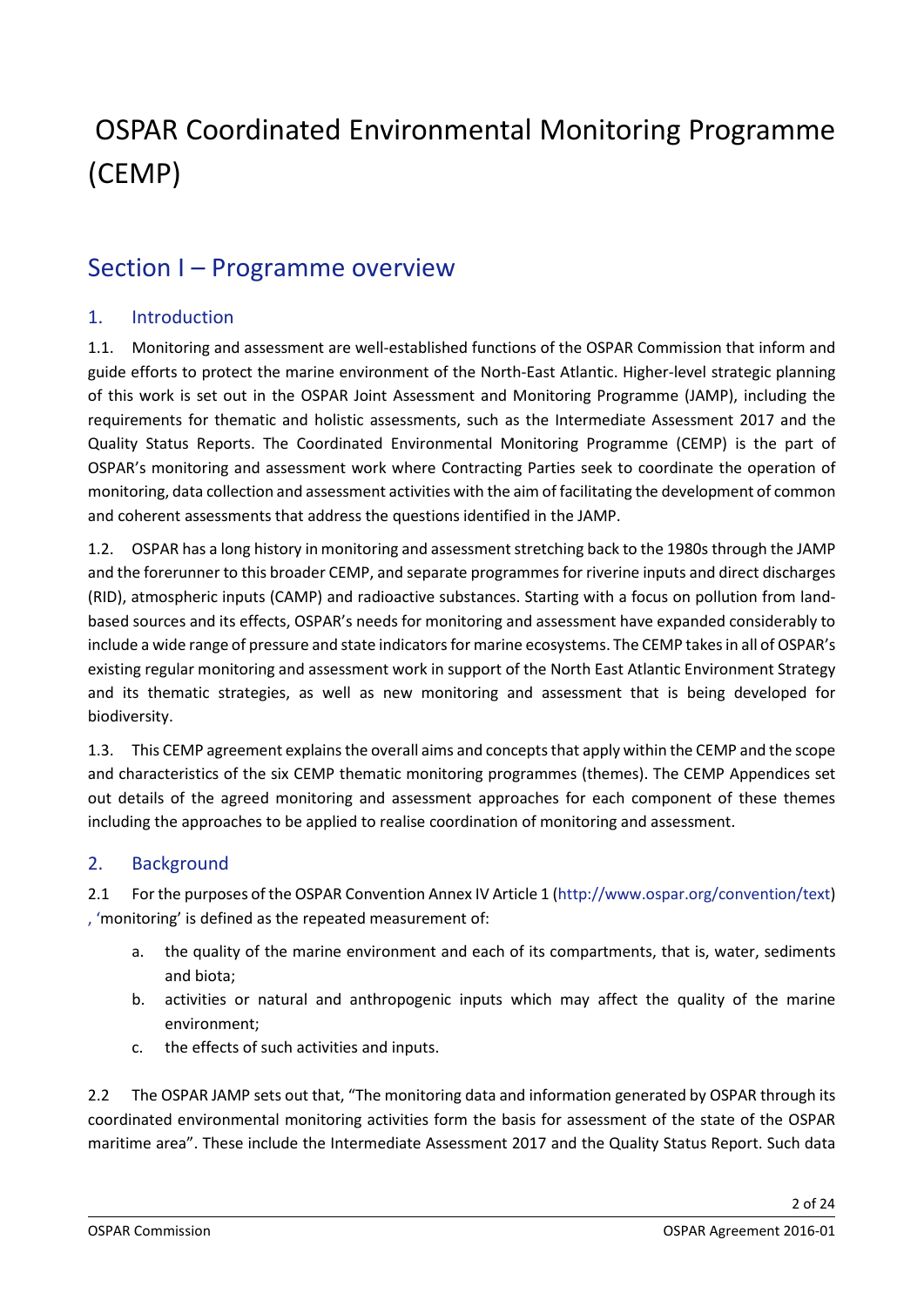and information should be "gathered in accordance with agreed OSPAR guidelines and procedures" and thus be "comparable across the breadth of the OSPAR maritime area".

2.3 OSPAR develops monitoring and assessment within the scope of these definitions to support work towards the strategic objectives of the North-East Atlantic Environment Strategy, which are reflected in the themes under the JAMP and the corresponding thematic programmes of the CEMP. In terms of the "policycycle" at Figure 2, the JAMP involves the "identification of information needs" and the overall approaches that will be used to address them. The CEMP specifies those information needs more precisely and sets out common approaches for the implementation of "data collection and monitoring" and "data analysis – assessment".



*Figure 2: A stylised policy/ management cycle. The OSPAR CEMP complements the JAMP and implements the part of the cycle that goes from 'information needs' to 'Data analysis – assessment'.*

2.4 The scope of the CEMP encompasses a range of different issues, data types and assessment approaches. The overall programme is therefore designed with a degree of flexibility to accommodate both the specificities of the different issues and practical differences in the way that monitoring and assessment have already been developed. The programme includes both monitoring data from direct measurements (e.g. litter or hazardous substances) as well as data derived from monitoring through modelling and/or aggregation of parameters (e.g. for noise or certain biodiversity indicators). Furthermore the programme includes regular data and information collection from other organisations for use in OSPAR assessments. The CEMP covers assessment procedures by specifying assessment tools such as criteria or data aggregation procedures. Arrangements and timetables for the development of assessments are set out in the JAMP.

2.5 Where relevant, the CEMP also aims to help Contracting Parties who are EU Member States deliver the requirements of EU marine legislation. The EU Marine Strategy Framework Directive states in Article 8.2 that when Member States make an initial assessment of their marine waters they:

"… shall take into account, or use as their basis, other relevant assessments such as those carried out jointly in the context of Regional Sea Conventions, so as to produce a comprehensive assessment of the status of the marine environment".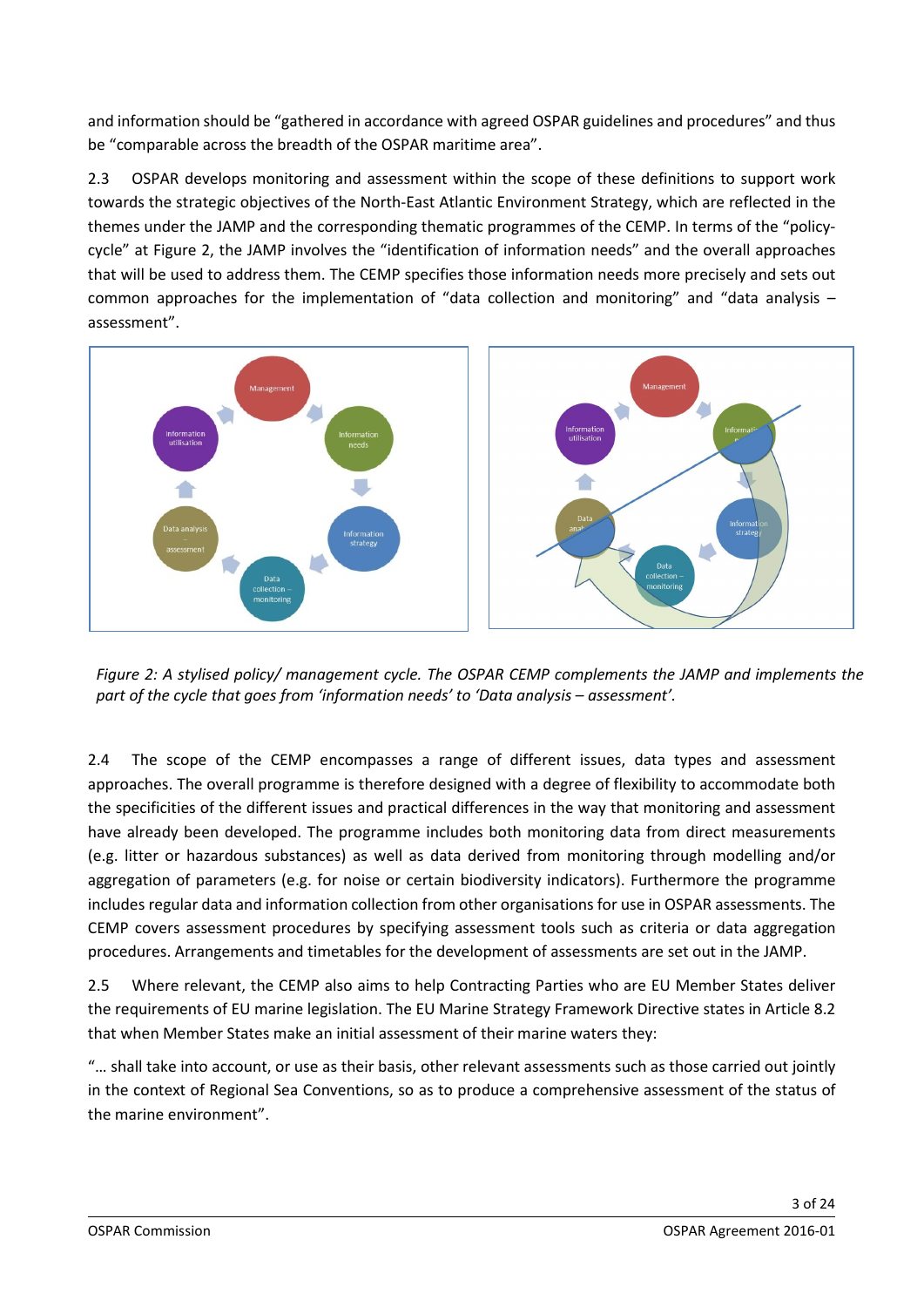And in Article 11:

"On the basis of the initial assessment made pursuant to Article 8(1), Member States shall establish and implement coordinated monitoring programmes … Monitoring programmes shall be compatible within marine regions or sub-regions and shall build upon, and be compatible with, relevant provisions for assessment and monitoring laid down by Community legislation, including the Habitats and Birds Directives, or under international agreements.

"Member States sharing a marine region or sub-region shall draw up monitoring programmes and shall, in the interest of coherence and coordination, endeavour to ensure that:

"(a) Monitoring methods are consistent across the marine region or sub-region<sup>[3](#page-3-1)</sup> so as to facilitate comparability of monitoring results;

"(b) Relevant transboundary impacts and transboundary features are taken into account"

### <span id="page-3-0"></span>3. Aim and scope of the CEMP

3.1. The aim of the CEMP is to deliver comparable data from across the OSPAR maritime area, and to use these data to prepare coherent assessments that address the specific questions identified in the JAMP.

3.2. The CEMP is divided into the following themes reflecting the different issues that OSPAR is addressing under its thematic objectives, as set out in the JAMP:

#### **a. Theme A: Cross cutting Components (under CoG)**

- Monitoring and assessment related to ocean acidification.

#### **b. Theme B: Biodiversity and Ecosystems**

- Biodiversity and ecosystem monitoring and assessment **(under BDC)**

- Human activity and pressure monitoring and assessment **(under EIHA)**

#### **c. Theme E: Eutrophication (under HASEC)**

- Eutrophication monitoring and assessment.

#### **d. Theme H: Hazardous Substances (under HASEC)**

- Contaminants and their biological effects monitoring and assessment.

#### **e. Theme O: Offshore Oil and Gas Industry (under OIC)**

- Monitoring and assessment related to the offshore oil and gas industry, focused on produced water from offshore installations.

### **f. Theme R: Radioactive Substances (under RSC)**

- Environmental and pressure data and assessments related to radioactive substances

3.3. Each theme is composed of a number of components as set out at Section II, Detailed CEMP Themes. The details of monitoring and assessment for each component are set out in the CEMP Appendices, Section III.

<span id="page-3-1"></span><sup>&</sup>lt;sup>3</sup> (Sub)regions under the Marine Strategy Framework Directive broadly coincide with the OSPAR Regions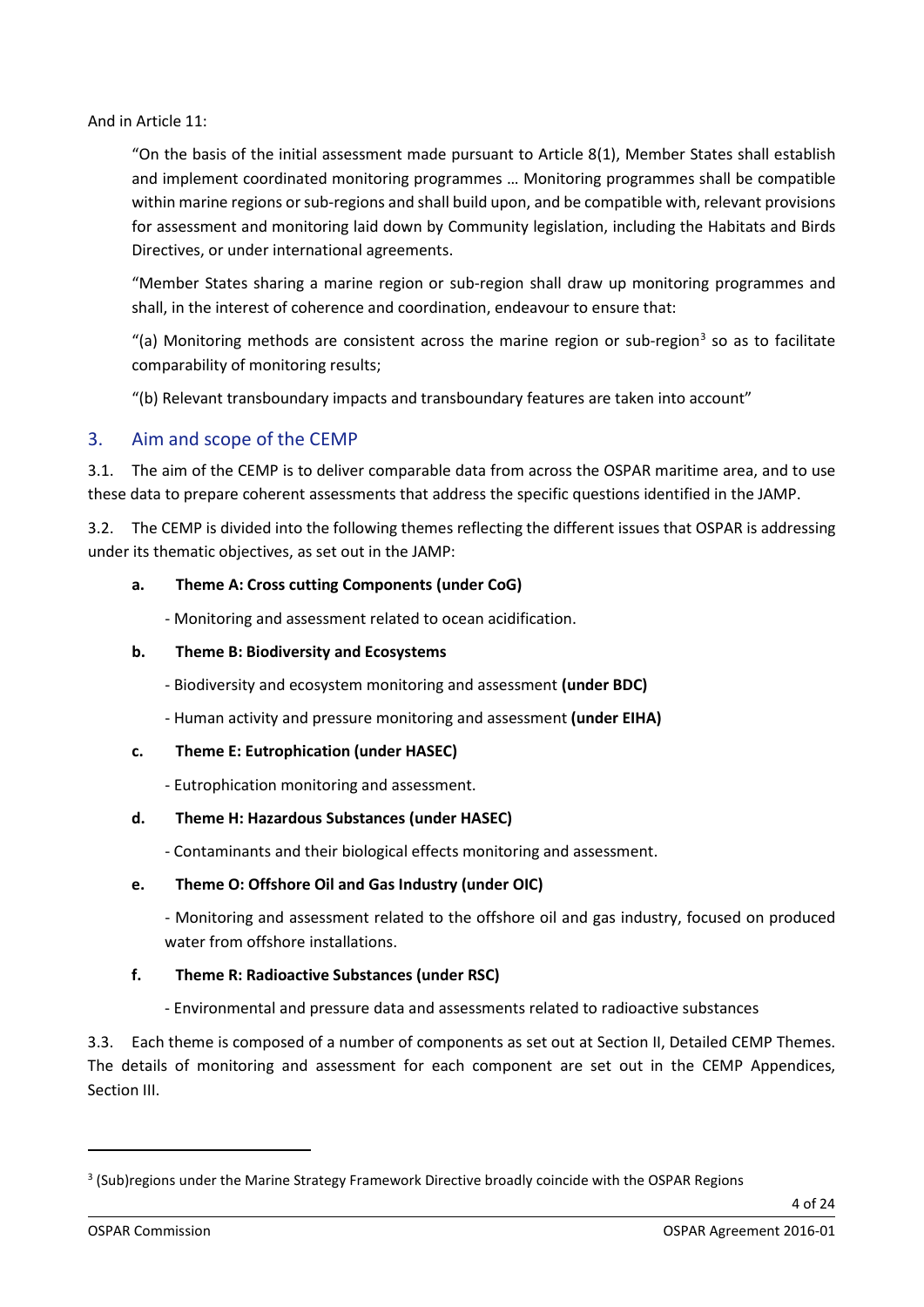3.4. Monitoring and assessment under the CEMP have both temporal and spatial aspects. Temporal trend monitoring programmes are programmes designed to detect long-term trends in populations, habitat states, human pressures, substance concentrations or effects in the maritime area. The optimal frequency of assessment will depend on the pressure or state characteristics being monitored and other details such as whether monitoring is in open water or sediment of contaminants or biodiversity. Spatial programmes provide information on the spatial variability of relevant pressure or state indicators across the OSPAR Convention area or its regions. In some cases spatial programmes are used to support area-based classifications.

3.5. These temporal and spatial requirements are closely related. An assessment may lead to recommendations for the development of a temporal trend programme from a spatial survey or vice versa. For example:

- a. If an area of concern is identified in a spatial programme, a temporal trend programme may be implemented at a limited number of representative sites;
- b. If a temporal trend changes unexpectedly, a spatial programme may be used to investigate the sources of any environmental pressure, the causes, or the extent of the problem.

3.6. Where possible, monitoring of state or impact indicators is linked to pressure monitoring, so as to facilitate understanding of the association between changes in anthropogenic activity and the marine environment as well as assessment of the efficacy of measures taken.

## <span id="page-4-0"></span>4. Development and coordination of the CEMP

### <span id="page-4-1"></span>**Coordination**

4.1. For coordinated monitoring and assessment of a component of the CEMP to be fully realised the following coordination tools should be in place:

- Monitoring and/or data collection guidelines;
- Coordinated arrangements for data submission and management;
- Quality assurance tools;
- Assessment criteria and, where relevant, procedures for aggregation or integration of data prior to assessment;

4.2. As a general principle, work to develop these coordination tools for each component should be taken forward by the relevant thematic committee, so that its monitoring and assessment are coordinated. The inclusion of components within the CEMP where certain coordination tools are lacking is thus intended to:

- i. stimulate the development of the tools needed for coordinated monitoring;
- ii. provide an early warning to Contracting Parties to prepare and implement relevant monitoring;
- iii. signal OSPAR's aim to realise coordinated monitoring as a basis for comparable assessment.

4.3. Where documentation of CEMP monitoring guidelines, quality assurance methodologies and assessment tools has been adopted it is published on the OSPAR website. A full list of CEMP guidelines is at Section IV.

4.4. Monitoring and assessment of components of the CEMP can be qualified and made subject to clearly defined and agreed conditions. The purpose is to provide the necessary flexibility to answer specific needs and purposes for coordinated monitoring of those components under the JAMP. Thematic Committees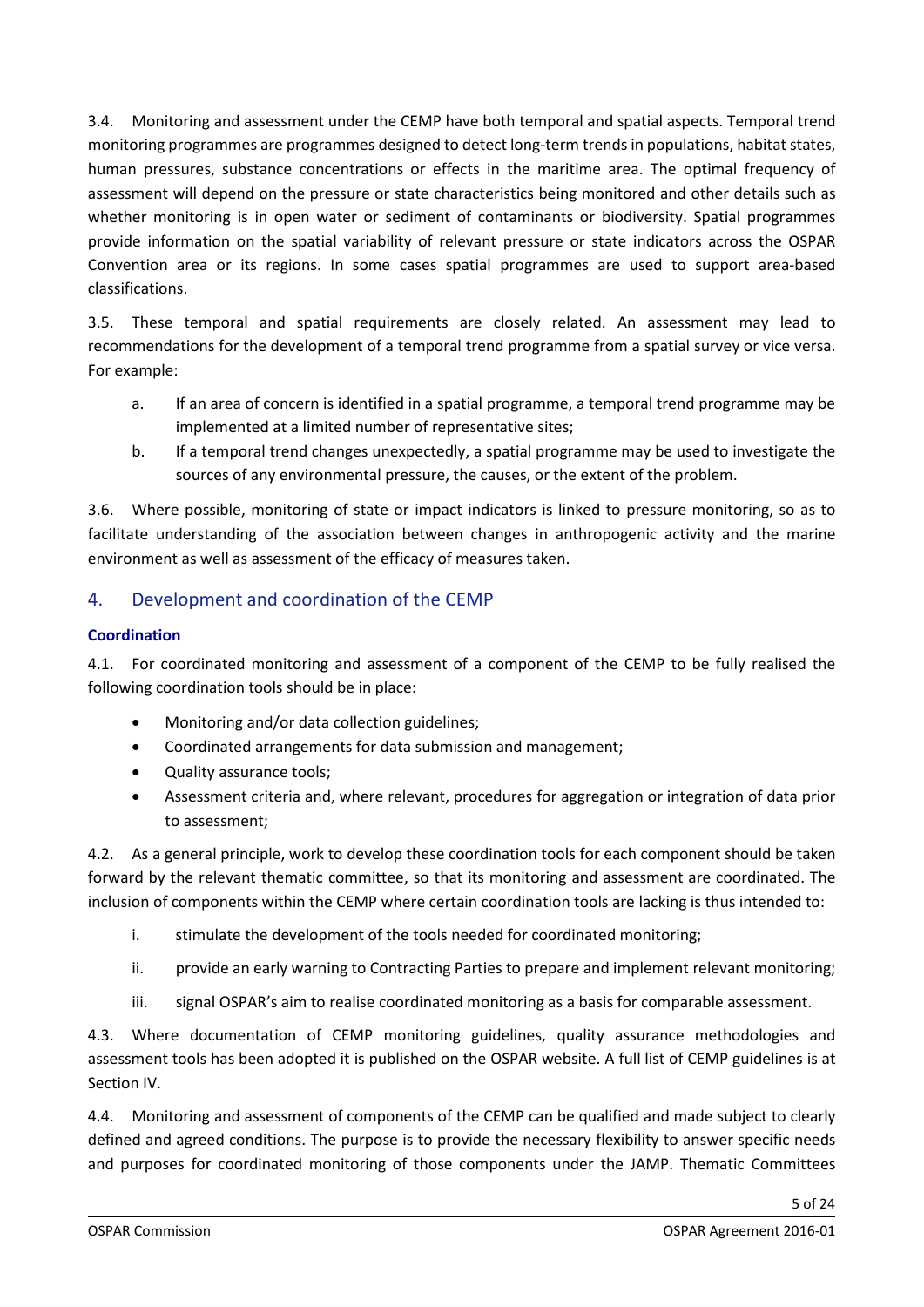responsible for managing each CEMP theme may develop tailored conclusions on the need for development of all coordination tools, taking into account the possibilities for producing comparable assessments. Any such conclusions are detailed in each thematic section.

4.5. Development of monitoring and assessment of a component of the CEMP, therefore, involves the following coordination steps:

- development of a strategy on how a component should be developed;
- development of the precise objectives (e.g. the statistical approach) of the monitoring and assessment and relevant assessment units;
- development of monitoring and/or data collection guidelines;
- development of quality assurance tools;
- development of assessment tools, including assessment criteria and, where needed, aggregation or integration procedures;
- planning of activities in space and time;
- identification of gaps in coverage that need to be filled;
- development of arrangements for submission and management of data;
- clarity on what are the essential elements and arrangements needed to assess any parameter and, where needed, arrangements to assess data that are not fully harmonised between Contracting Parties;
- common assessment organised by the appropriate OSPAR thematic committee, including evaluation of whether the programme met its goals and how it should be further developed.

4.6. In order to quickly track progress of the development of components of the CEMP as the coordination of monitoring and assessment becomes more fully developed the following dashboard icons are used on each of the CEMP Appendices to show their level of progress:



### 4.7. These needs are as follows:

• Information collection needs developing: where the CEMP component does not involve a coordinated monitoring programme but is made up of information and monitoring coming in from other sources; this indicates development needs related to improving the collection of information and data from these sources.

**need**

- Monitoring guidelines need developing: where new coordinated monitoring is needed and there are no agreed guidelines, including on data collection.
- Assessment criteria need developing: assessment criteria and, as relevant, guidance on the assessment unit/scale (temporal and spatial), baseline or reference level have yet to be agreed;
- Quality assurance tools need developing: quality assurance procedures for the monitoring, analysis and data flow yet to be developed and agreed.

**component**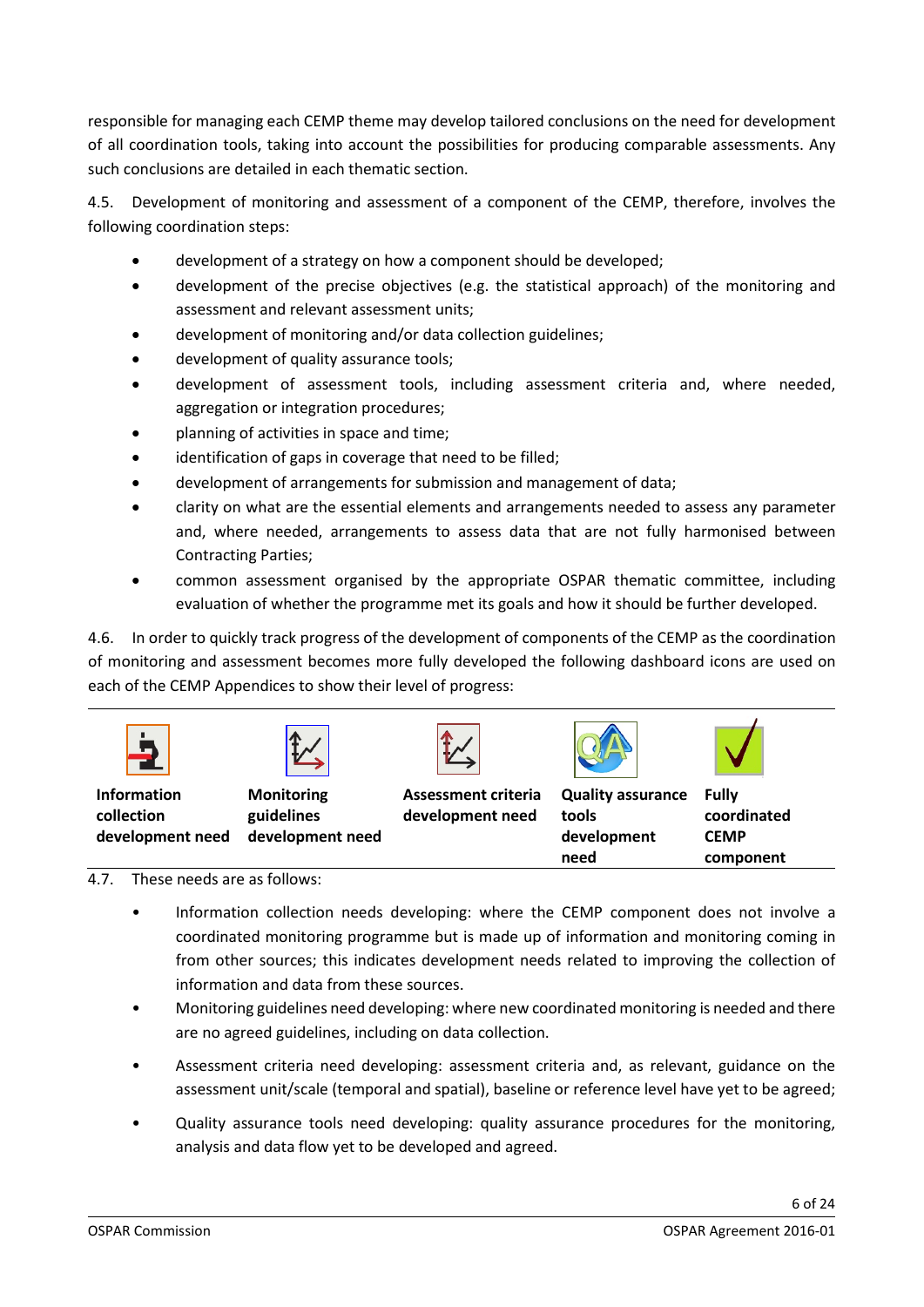• Fully coordinated CEMP component: all coordination tools (as outlined in §4.1) are in place, monitoring implemented.

4.8. The relevant thematic Committee will review the development of each component for which it is responsible and give guidance on the implementation of coordinated monitoring by Contracting Parties. Contracting Parties may opt out from monitoring full CEMP components, when certain conditions are met, as defined in Annex 1.

4.9. The OSPAR committee responsible for each theme should periodically consider the inclusion of new monitoring or assessment activities as components of the CEMP. The relevant Committee should organise a review of the case for inclusion in order to reach conclusions on the need for coordinated monitoring across the OSPAR maritime area or in specific OSPAR Regions. Where possible, the generic decision tree (Annex 2) should be used to guide this review.

## <span id="page-6-0"></span>5. Implementation of the CEMP

## <span id="page-6-1"></span>**Contracting Parties**

5.1. Contracting Parties should implement monitoring of the fully coordinated components of the CEMP and other components where agreed by the thematic Committees. Contracting Parties are encouraged to implement monitoring for other components on a voluntary basis using those tools that have been developed so as to prepare for coordinated monitoring. Implementation is achieved through ongoing or specific national programmes coordinated within that country, national programmes coordinated on a regional or Convention-wide basis and programmes carried out by one or more supplier/contractor on behalf of the OSPAR Commission and paid for by Contracting Parties (including one-off surveys).

5.2. The current content of the national monitoring programmes of individual Contracting Parties, and work being developed in the context of the EU MSFD Common Implementation Strategy, should be taken into account in updating information on implementation in the CEMP Appendices.

5.3. Contracting Parties may opt out from monitoring of fully coordinated CEMP components, when certain conditions are met as defined in Annex 1. The justification provided by a Contracting Party for opting out of part of the CEMP should always be presented to the relevant thematic Committee.

5.4. On a regular basis, Contracting Parties should review their monitoring and assessment activities to identify if they should be participating in a particular OSPAR monitoring and assessment activity under an OSPAR theme. Where a Contracting Party has opted out of implementing monitoring for a CEMP component, the Contracting Party in question should review the situation at least every six years and report the outcome to the relevant thematic Committee or OSPAR's Coordination Group (CoG), as appropriate.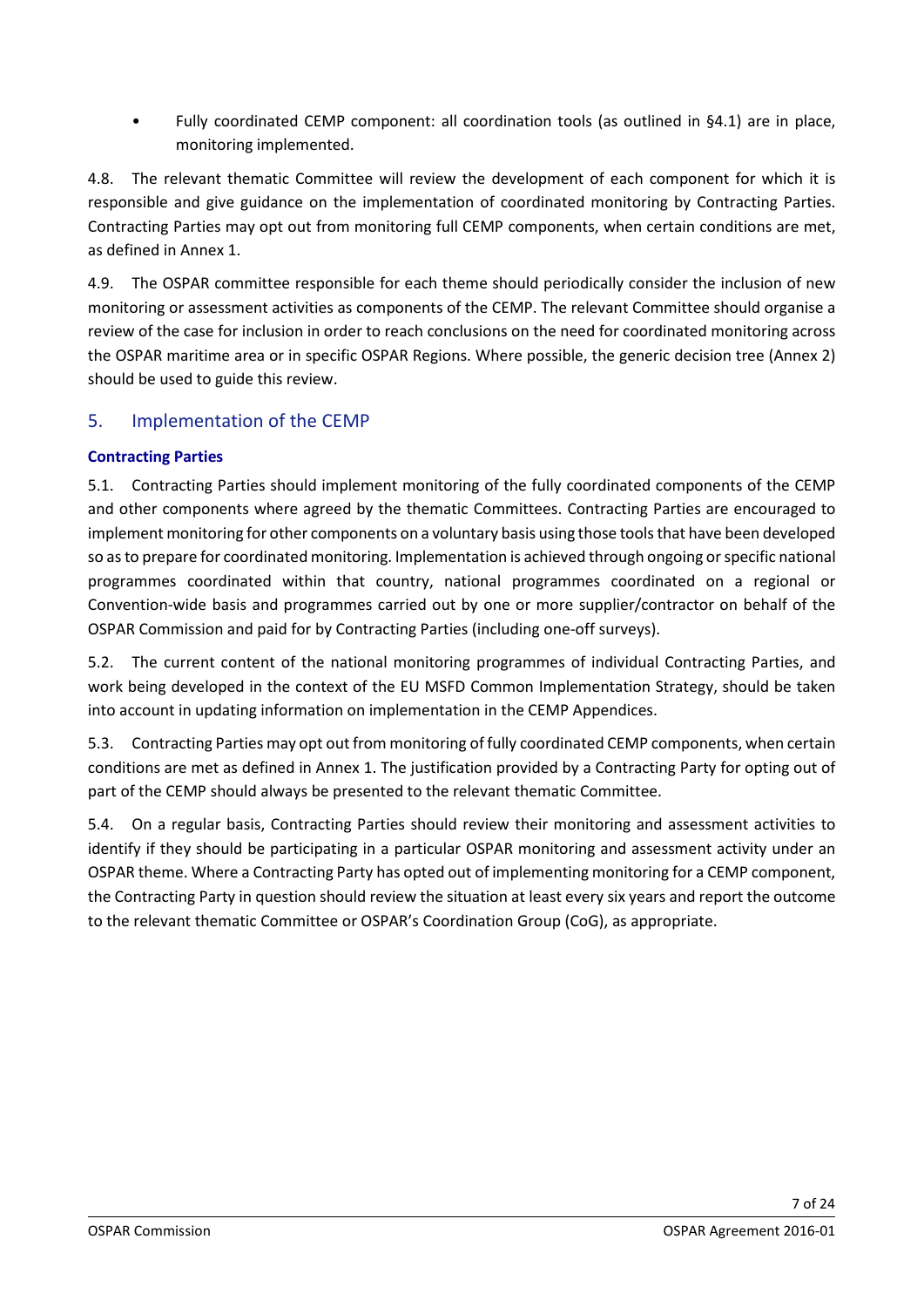#### **Secretariat**

5.5. For each meeting of the relevant OSPAR thematic Committee or CoG, the OSPAR Secretariat should produce a summary of issues for consideration by that Committee in progressing its elements of the CEMP. This should include any updates on the development of coordination tools, organisation of assessments scheduled under the JAMP and implementation of CEMP monitoring. The Secretariat should ensure that the Appendices to the CEMP are up-to-date, working with the relevant Committee and their working groups. These actions serve four important purposes:

- a. to identify the extent of the existing coordinated monitoring programme; that is, the CEMP as implemented;
- b. to identify the gaps in monitoring activities for which it should be possible to design and initiate monitoring activities; i.e. the parts of the CEMP due for implementation;
- c. to finalise the aspects of the CEMP components which are still in development, for example consolidation of indicators, elaboration of monitoring guidelines, quality control procedures, assessment tools or data storage arrangements.
- d. to ensure that assessments are progressed in accordance with the JAMP.

#### **OSPAR thematic Committees**

5.6. OSPAR thematic Committees should ensure that the implementation of relevant components of the CEMP is reviewed annually in order to make arrangements necessary for progressing implementation. The Secretariat's summary and the updated CEMP Appendices should be used to guide this review. This consideration should track the progress of the programmes, e.g. monitoring and data submission, quality assurance, collating data, producing assessment reports and initiating new programmes, as and when opportunities arise.

5.7. Thematic Committees should ensure that assessments of monitoring data include a review of the need for any changes in the monitoring of CEMP components and ensure communication of any recommendations to Contracting Parties and, as appropriate, to the Coordination Group and OSPAR. On the basis of the results of an assessment, the decision can be: to continue; to discontinue; or, to change the programme in terms of the parameters measured, the frequency of measurements or the sampling locations. Continuation of some long-term time-series may be of value regardless of the results of the assessment if, for example, they have value as a reference time-series.

5.8. Where a thematic Committee concludes that coordinated, Convention-wide or Region-wide monitoring of a component of the CEMP should be discontinued, it should prepare advice to OSPAR. This should explain the relative costs and benefits of continuing and discontinuing monitoring, taking into account the value of the data collected for further interpretation of temporal and spatial trends and environmental quality status. Where appropriate, the Committee should identify options for reducing monitoring efforts as well as discontinuation. In decisions as to whether to exclude a component from the CEMP, the thematic Committee should be guided by the justification requirements for opting out within that theme. A final decision on excluding a component from the CEMP should be agreed at OSPAR level.

#### <span id="page-7-0"></span>**Data storage, handling and scientific assessments**

5.9. Assessments based on monitoring data critically depend on practical mechanisms for handling and managing data. It is important that data handling requirements are dealt with in a way that maximises efficiency and reduces costs. The OSPAR Data and Information Management Strategy (ODIMS) and Data and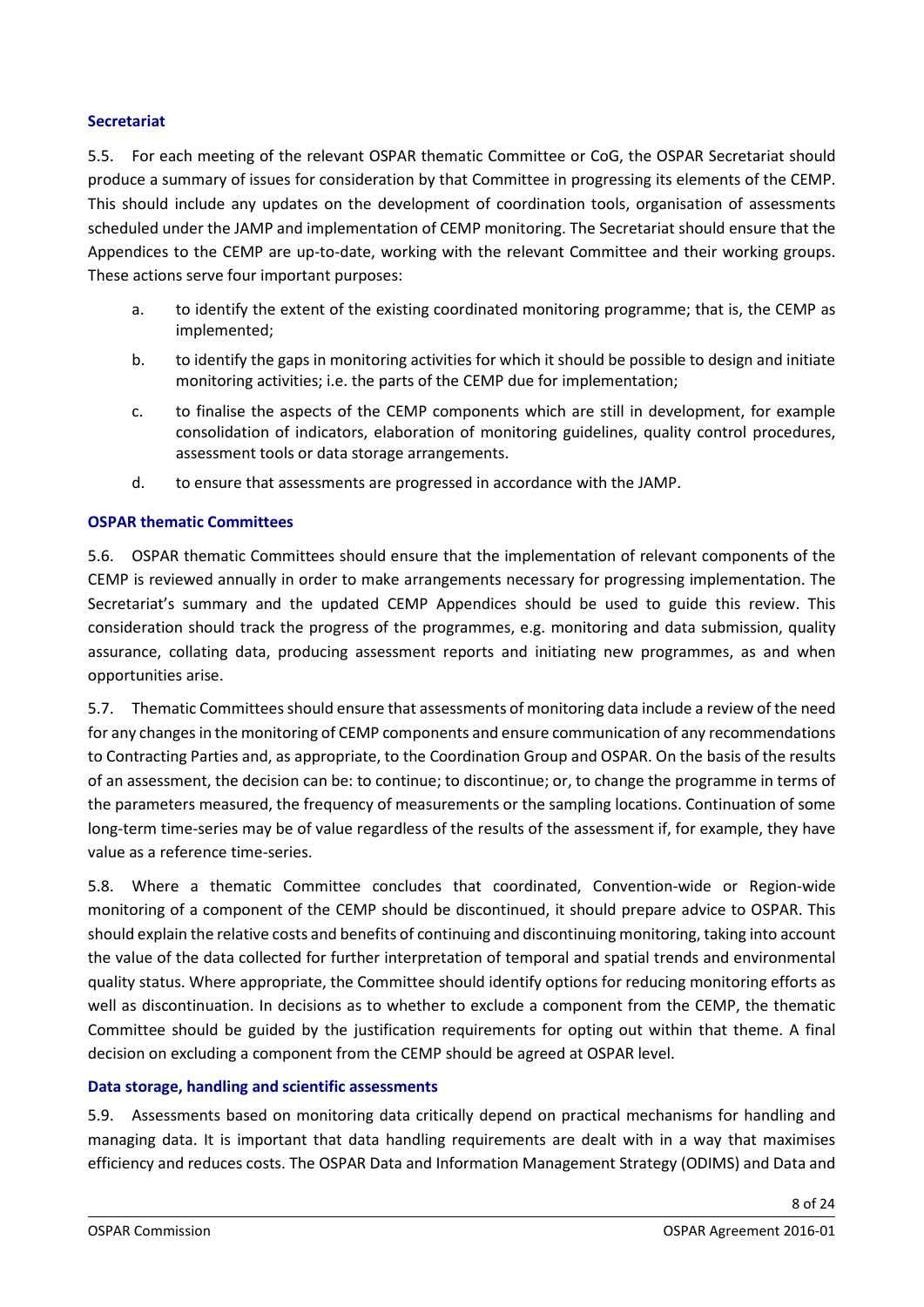Information Management System have been designed to deliver this. The data centres for handling CEMP data may be found at national centres (e.g. beach litter [http://www.mcsuk.org/ospar\)](http://www.mcsuk.org/ospar/), at ICES [\(http://www.ices.dk/marine-data/Pages/default.aspx\)](http://www.ices.dk/marine-data/Pages/default.aspx), and in European/Global initiatives such as EMODnet [\(http://www.emodnet.eu\)](http://www.emodnet.eu/) as well as at the Secretariat [\(http://www.ospar.org/data\)](http://www.ospar.org/data). These centres provide scientific support and processing of data. OSPAR will therefore work to develop and strengthen the roles of these collaborating centres.

5.10. Linking observed changes in state and changes in pressures as well as other independent changes, for example changes in water temperature and in species, may require comparison of data held by OSPAR's data centres with data from other data centres. Data system compatibility will be fundamental in the future for a wide-range of data types. OSPAR will work closely with collaborating centres to ensure that data compatibility and transferability are possible (see link to Data and ODIMS).

## <span id="page-8-0"></span>Section II – Detailed Themes

## <span id="page-8-1"></span>6. Theme A – Cross-Cutting Components

6.1. This theme of the JAMP is concerned with integrating the work under the other themes into a wider perspective, alongside more general studies of the seas. Ocean Acidification is a new component where monitoring is being developed. Other components will be included if the need arises.

### <span id="page-8-2"></span>**Theme A components**

A1 Parameters related to Ocean Acidification (Appendix A1);

- Measurements of ocean chemistry, e.g. carbonates
- Measurements of pH
- Measurements of impacts on biota

## <span id="page-8-3"></span>7. Theme B – Biodiversity and Ecosystems

7.1. The Biodiversity Theme of the JAMP covers both the state of ecosystem components and pressures from human activities. Monitoring and assessment under the Biodiversity and Ecosystem Theme of the CEMP (Theme B) has the aim of providing information on:

- a. the status of biodiversity components of marine ecosystems and how these change in space and time (monitoring under the management of the Biodiversity Committee - BDC);
- b. the extent, intensity and duration of human activities and pressures and how these change in space and time (monitoring under the management of the Environmental Impact of Human Activities Committee - EIHA).
- 7.2. Monitoring under Theme B includes:
	- a. monitoring of OSPAR Common Indicators, which are subject to the agreements of the OSPAR Commission on implementation of Common Indicators; and
	- b. other monitoring and data collection that has been agreed for the purposes of the implementation of the Biodiversity and Ecosystems thematic strategy and the Strategy for the Joint Assessment and Monitoring Programme (JAMP). These types of monitoring have usually been the subject of a specific OSPAR instrument (Recommendation or other agreement) setting out the scope of the programme.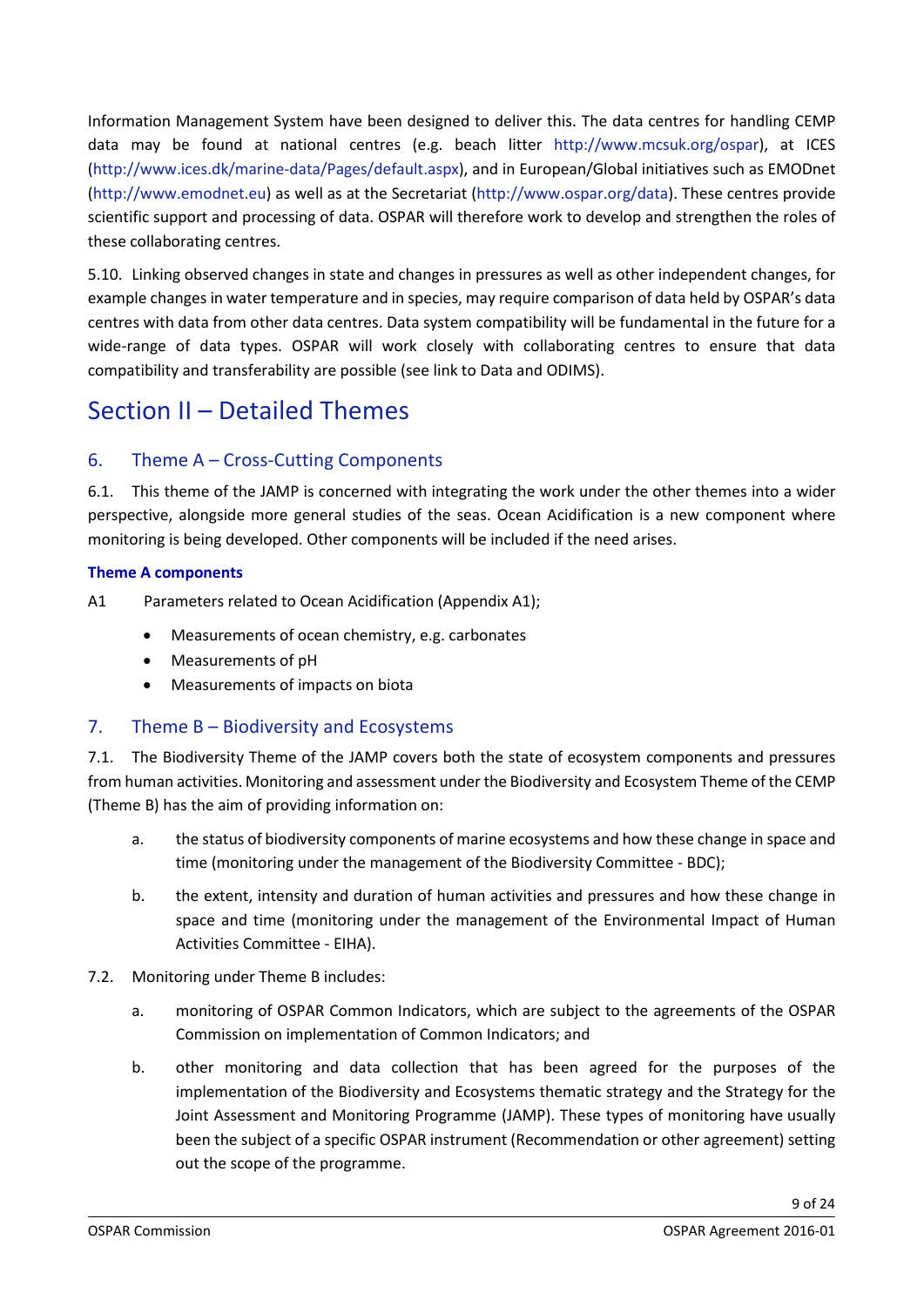7.3 Coordinated monitoring is not yet in place in the case of many biodiversity features or recently recognised pressures, such as underwater noise. OSPAR Contracting Parties are therefore endeavouring to improve the coordination of approaches for data collection through the development of OSPAR Candidate Indicators. This includes the development of coordination tools, such as monitoring guidelines, quality assurance procedures and assessment routines.

#### **Theme B components - under the management of the Biodiversity Committee**

- BB1 Mammals M3, Abundance and distribution of seals (Appendix BB1-M3);
- BB2 Mammals M4, Cetacean abundance and distribution (Appendix BB2-M4):
- BB3 Mammals M5, Grey seal pup production (Appendix BB3-M5);
- BB4 Birds B1, Marine bird abundance (Appendix BB4-B1);
- BB5 Birds B3, Marine bird breeding success/failure (Appendix BB5-B3);
- BB6 Fish FC1, Fish abundance (Appendix BB6-FC1);
- BB7 Fish FC2, Proportion of large fish (LFI) (Appendix BB7-FC2);
- BB8 Benthic Habitats BH2, Condition of benthic habitat defining communities (MMI) (Appendix BB8-BH2);
- BB9 Benthic Habitats BH3, Physical damage of predominant and special habitats (Appendix BB9-BH3);
- BB10 Pelagic Habitats PH1/FW5, Plankton lifeforms (Appendix BB10-PH1/FW5);
- BB11 Pelagic Habitats PH2, Plankton biomass and/or abundance (Appendix BB11-PH2);
- BB12 Pelagic Habitats PH3, Plankton diversity index (Appendix BB12-PH3);
- BB13 Non-Indigenous Species NIS3, Trends in arrival of new non-indigenous species (Appendix BB13-NIS3);
- BB14 Food Webs FW2, Production of phytoplankton (Appendix BB14-FW2);
- BB15 Food Webs FW3, Size composition in fish communities (Appendix BB15-FW3);
- BB16 Food Webs FW4, Changes in average trophic level of marine predators (Appendix BB16-FW4);
- BB17 Habitat Mapping Database (Appendix BB17);
- BB18 Marine Mammal Bycatch (Appendix BB18-M6)
- BB19 Mean maximum length of demersal fish and elasmobranchs (Appendix BB19-FC3).

#### <span id="page-9-0"></span>**Theme B components - under the management of EIHA committee**

- BE1 Marine litter on beaches (Appendix BE1);
- BE2 Marine Litter on the sea floor (Appendix BE2);
- BE3 Plastic Particles in fulmar stomachs (Appendix BE3);
- BE4 Impulsive underwater noise (Appendix BE4);
- BE5 Dumped conventional and chemical munitions (Appendix BE5);
- BE6 Offshore Renewable Energy Developments (Appendix BE6);
- BE7 Dumping of wastes and other matter (Appendix BE7).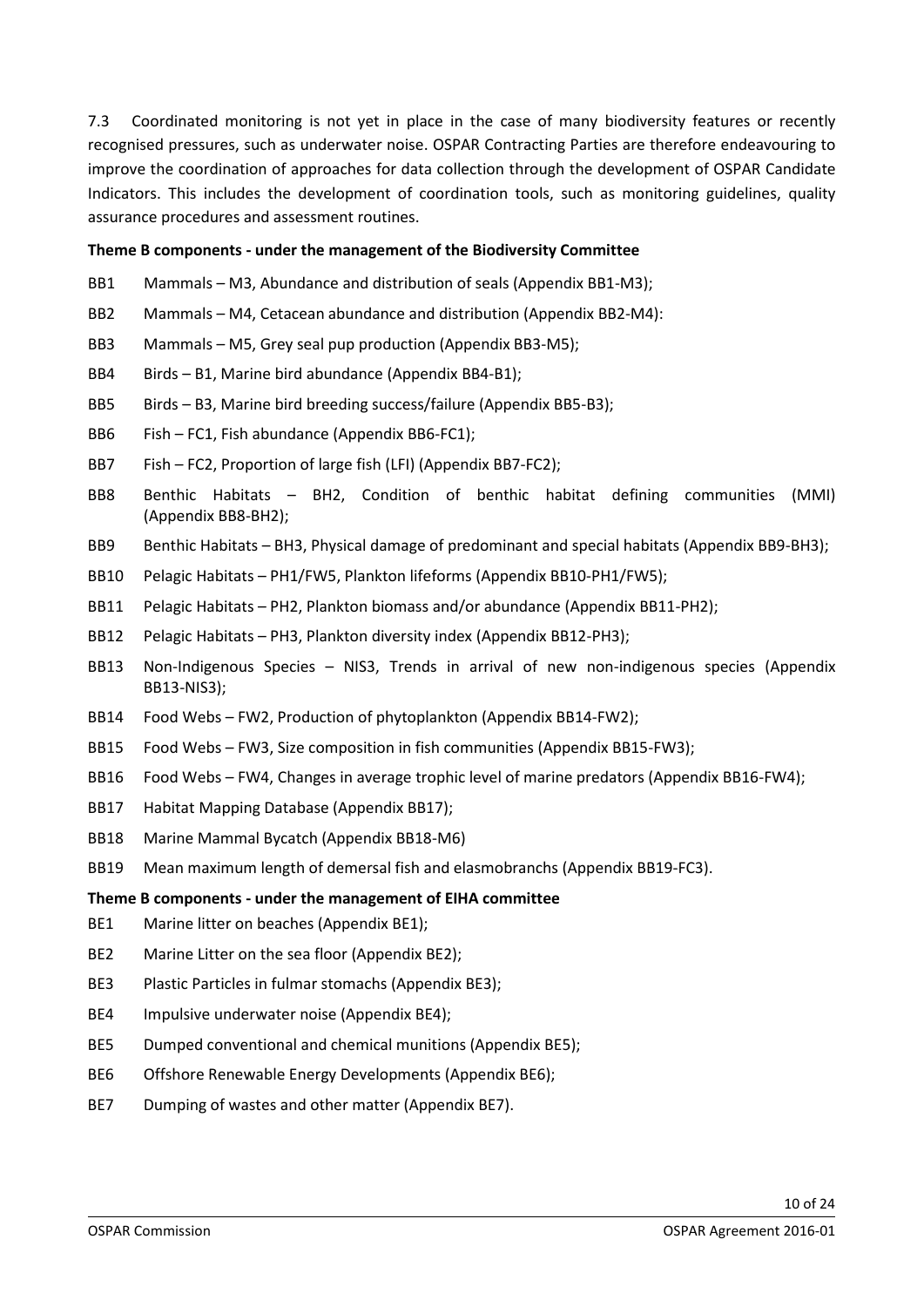## <span id="page-10-0"></span>8. Theme E – Eutrophication

8.1. The OSPAR Eutrophication Monitoring Programme<sup>[4](#page-10-2)</sup> is an integral part of the OSPAR Eutrophication Strategy. OSPAR has developed a common assessment framework to assist Contracting Parties to identify, in a consistent way, areas where anthropogenic nutrient inputs may cause pollution. This also enables periodic assessment of the eutrophication status of the OSPAR maritime area and the progress made towards the Strategy's objective. The framework provides the basis for enabling Contracting Parties to assess and classify the eutrophication status of their maritime waters under the Common Procedure for the Identification of the Eutrophication Status of the OSPAR Maritime Area ("Common Procedure", agreements 2005-3 and 2013-8).

8.2. Progress in reducing nutrient inputs is regularly assessed by OSPAR, based on national [implementation](http://www.ospar.org/content/content.asp?menu=00270303040000_000000_000000)  [reporting](http://www.ospar.org/content/content.asp?menu=00270303040000_000000_000000) by Contracting Parties.

8.3. The monitoring and assessment procedures associated with the eutrophication monitoring programme incorporate a certain degree of flexibility addressing sub-regions of the maritime area with different levels of risk (i.e. problem areas, potential problem areas and non-problem areas with regard to eutrophication) and different characteristics (stratified/non-stratified water bodies, rocky/non-rocky shores etc.). National monitoring programmes are designed to maximise the possibility for using the same monitoring for the EU Water Framework Directive and the EU Marine Strategy Framework Directive for those Contracting Parties bound by these instruments.

8.4. OSPAR has already agreed within the context of the CEMP and the Riverine and Direct Discharges<sup>[5](#page-10-3)</sup> and the Comprehensive Atmospheric Monitoring Programme<sup>[6](#page-10-4)</sup> that eutrophication components are to be monitored on a mandatory basis, subject to clearly defined and agreed conditions. These agreements continue to apply in the CEMP. Opt-out provisions do not apply to these components, given that Contracting Parties had already considered opt-out possibilities before commitment to the monitoring. It should be noted that this would not preclude OSPAR deciding on the need for continuing Convention-wide or Region-wide monitoring, based on advice from HASEC.

### <span id="page-10-1"></span>**Theme E components**

### *Marine environmental quality*

- E1 Nutrients in seawater (Appendix E1)<sup>[7](#page-10-5)</sup> to be monitored on a mandatory basis as a requirement of the Eutrophication Monitoring Programme (Agreement 2005-4, revised in 2013);
- E2 Direct and indirect eutrophication effects (Appendix E2)<sup>8</sup> in problem and potential problem areas to be monitored on a mandatory basis as a requirement of the Eutrophication Monitoring Programme.

<span id="page-10-2"></span><sup>4</sup> Where the Eutrophication Monitoring Programme is in operation it forms part of the CEMP.

<span id="page-10-3"></span><sup>5</sup> Agreement 2014-04 (Replaces agreement 1998-05)

<span id="page-10-4"></span><sup>6</sup> Agreement 2015-04 (Replaces Agreement 2001-7)

<span id="page-10-5"></span><sup>7</sup> (For the purposes of OSPAR, nutrients covers: NH4-N; NO2-N; NO3-N; PO4-P; plus temperature and salinity, and includes SiO4-Si in potential problem and problem areas with regard to eutrophication

<span id="page-10-6"></span><sup>&</sup>lt;sup>8</sup> For the purposes of OSPAR, eutrophication effects cover: Phytoplankton chlorophyll; Phytoplankton species composition; Macrophytes; Oxygen; Benthic communities. Monitoring is a requirement of the Eutrophication Monitoring Programme. Monitoring of eutrophication effects in non-problem areas is discretionary.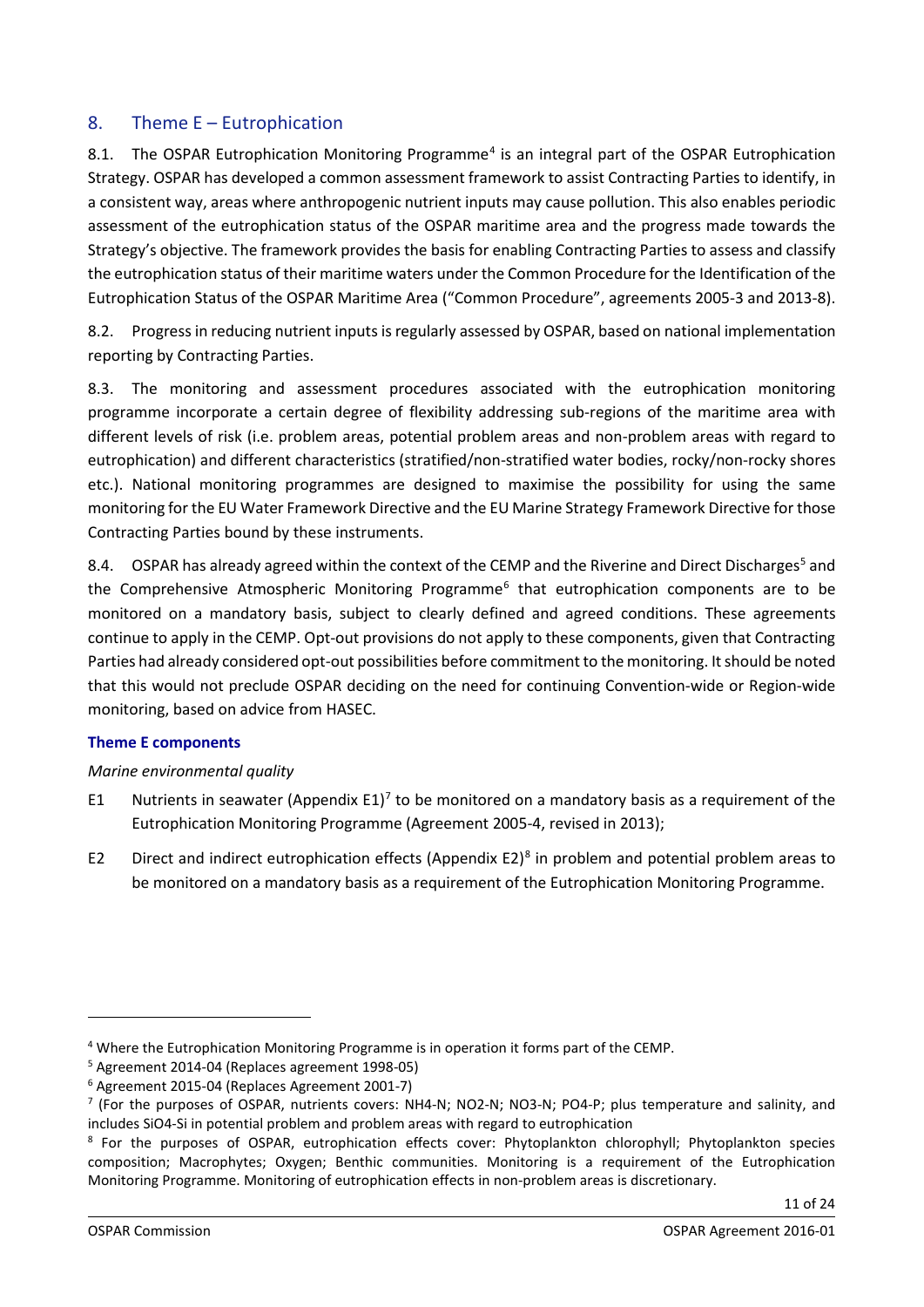#### *Pressures on the marine environment:*

- E3 Riverine Inputs and Direct Discharges as a requirement of the Riverine Inputs and Direct Discharges Monitoring Programme (RID) (Agreement 2014-04, applicable from 1 January 2015). The following determinands are to be monitored on a mandatory basis:
	- ammonia expressed as N
	- nitrates expressed as N
	- orthophosphates expressed as P
	- total N
	- total P
	- suspended particulate matter (SPM)
	- salinity (in saline waters)

E4 Atmospheric inputs to the Marine Environment as a requirement of the Principles for the Comprehensive Atmospheric Monitoring Programme (CAMP) (Agreement: 2015-04).

The following nutrient determinands are to be measured on a mandatory basis in precipitation:

- $\bullet$  ammonium (NH4<sup>+</sup>)
- $\bullet$  nitrate (NO<sub>3</sub><sup>-</sup>)

The following nutrient determinands are to be measured on a mandatory basis in air:

- in gaseous phase:  $NO<sub>2</sub>$ , HNO<sub>3</sub>, and NH<sub>3</sub>
- in aerosol phase: ammonium  $(NH<sub>4</sub><sup>+</sup>)$  and nitrate  $(NO<sub>3</sub>)$

The following nutrient determinand should be carried out on a voluntary basis in air:

• NO

## <span id="page-11-0"></span>9. Theme H – Hazardous Substances

9.1. OSPAR's monitoring work on hazardous substances comprises monitoring and assessment of the sources and pathways of contaminants and their concentrations and effects in the marine environment.

9.2. OSPAR has already agreed within the context of the CEMP and the Riverine Inputs and Direct Discharges Monitoring Programme and the Comprehensive Atmospheric Monitoring Programme that certain components for hazardous substances are to be monitored on a mandatory basis, subject to clearly defined and agreed conditions. These agreements continue to apply in the CEMP. Opt-out provisions do not apply to the components that are already monitored on a mandatory basis in 2015, given that Contracting Parties had already considered opt-out possibilities before commitment to the monitoring. It should be noted that this would not preclude OSPAR making decisions on the need for continuing Convention-wide or Region-wide monitoring based on advice from HASEC.

9.3. Certain Theme H components have been categorised as 'Pre-CEMP'. These are components included in the CEMP on the basis of agreements to include in the former-CEMP programme (adopted in 2010 and amended in 2014). Monitoring guidelines, quality assurance tools and/or assessment tools are currently lacking for these components and monitoring of these components is voluntary on a temporary basis, pending the development of those requirements. When HASEC recognises that all three of these requirements for coordinated monitoring are in place, the status will become mandatory. Contracting Parties undertake to support the development of the necessary tools as the basis for coordinated monitoring. These components will be subject to the opt-out provisions set out in Annex 1 once their status becomes mandatory.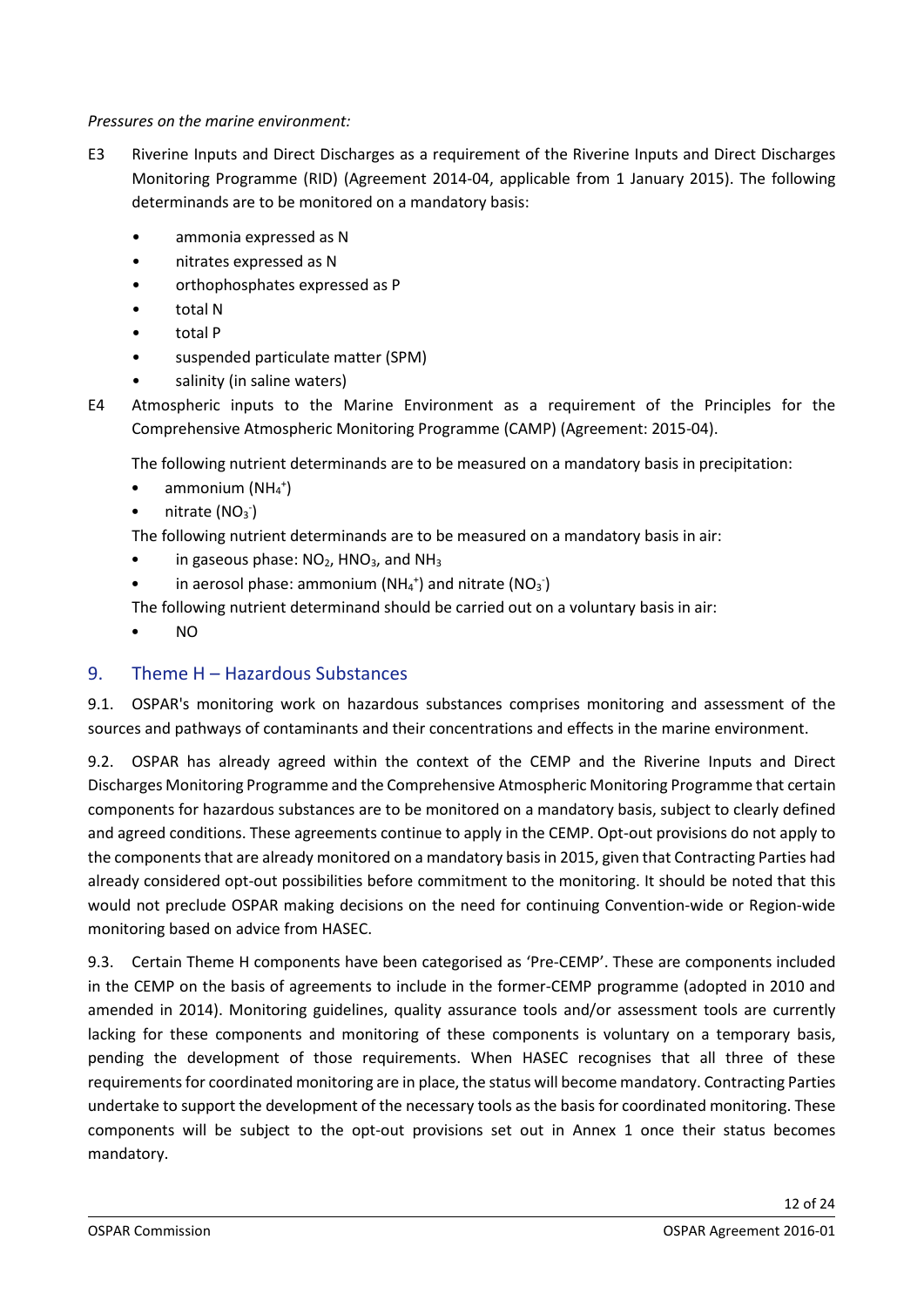#### <span id="page-12-0"></span>**Theme H components**

#### *Marine environmental quality:*

The following components of Theme H of the CEMP are to be measured on a mandatory basis:

- H1 heavy metals cadmium, mercury and lead in biota and sediment (Appendix H1);
- H2 polychlorinated biphenyl (PCB) congeners CB 28, CB 52, CB 101, CB 118, CB 138, CB 153, and CB 180 in biota and sediment (Appendix H2);
- H3 polycyclic aromatic hydrocarbons (PAHs) anthracene, benz[a]anthracene, benzo[ghi]perylene, benzo[a]pyrene, chrysene, fluoranthene, ideno[1,2,3-cd]pyrene, pyrene and phenanthrene in biota and sediment (Appendix H3);
- H4 tributyl tin (TBT)-specific biological effects and TBT in sediment or biota (Appendix H4). Monitoring of TBT concentrations in the marine environment in either sediments or biota should be carried out in parallel with monitoring of TBT-specific biological effects;
- H5 brominated flame retardants hexabromocyclododecane (HBCD) and polybrominated diphenylethers (PBDEs) BDE 28, BDE 47, BDE 66, BDE 85, BDE 99, BDE 100, BDE 153, BDE 154 and BDE 183 in biota and sediment, and BDE 209 in sediment (Appendix H5);

The following components are currently categorised as pre-CEMP and are measured on a voluntary basis on a temporary basis, pending the development of the required coordination tools:

- H6 planar PCB congeners CB 77, CB 126 and CB 169 in biota and sediment. Monitoring of those congeners in sediment should be undertaken only if concentrations of marker PCBs as referred to under 10.4b and Appendix 3 are 100 times higher than the Background Assessment Concentration (Appendix H6);
- H7 alkylated PAHs C1-, C2-, and C3-naphthalenes, C1-, C2- and C3-phenanthrenes, and C1-, C2- and C3 dibenzothiophenes and the parent compound dibenzothiophene in biota and sediment (Appendix H7);
- H8 perfluorooctanesulphonic acid (PFOS) in sediment, biota and water (Appendix H8);
- H9 polychlorinated dibenzodioxins and furans in biota and sediment (Appendix H9). Monitoring of polychlorinated dibenzodioxins and furans should be undertaken only if levels of marker PCBs as referred to under Appendix 3 are e.g. 100 times higher than the Background Assessment Concentration or, when it is known, as an area with high concentrations of polychlorinated dibenzodioxins and furans (hot spots);
- H10 PAH and metal-specific biological effects (Appendix H10);
- H11 general biological effects (Appendix H11);

#### *Pressures on the marine environment*

H12 Riverine Inputs and Direct Discharges to the marine environment as required by the Riverine Inputs and Direct Discharges Monitoring Programme (RID) (Agreement 2014-04 applicable from 1 January 2015).

The following determinands are to be monitored on a mandatory basis:

- total mercury (Hg)
- total cadmium (Cd)
- total copper (Cu)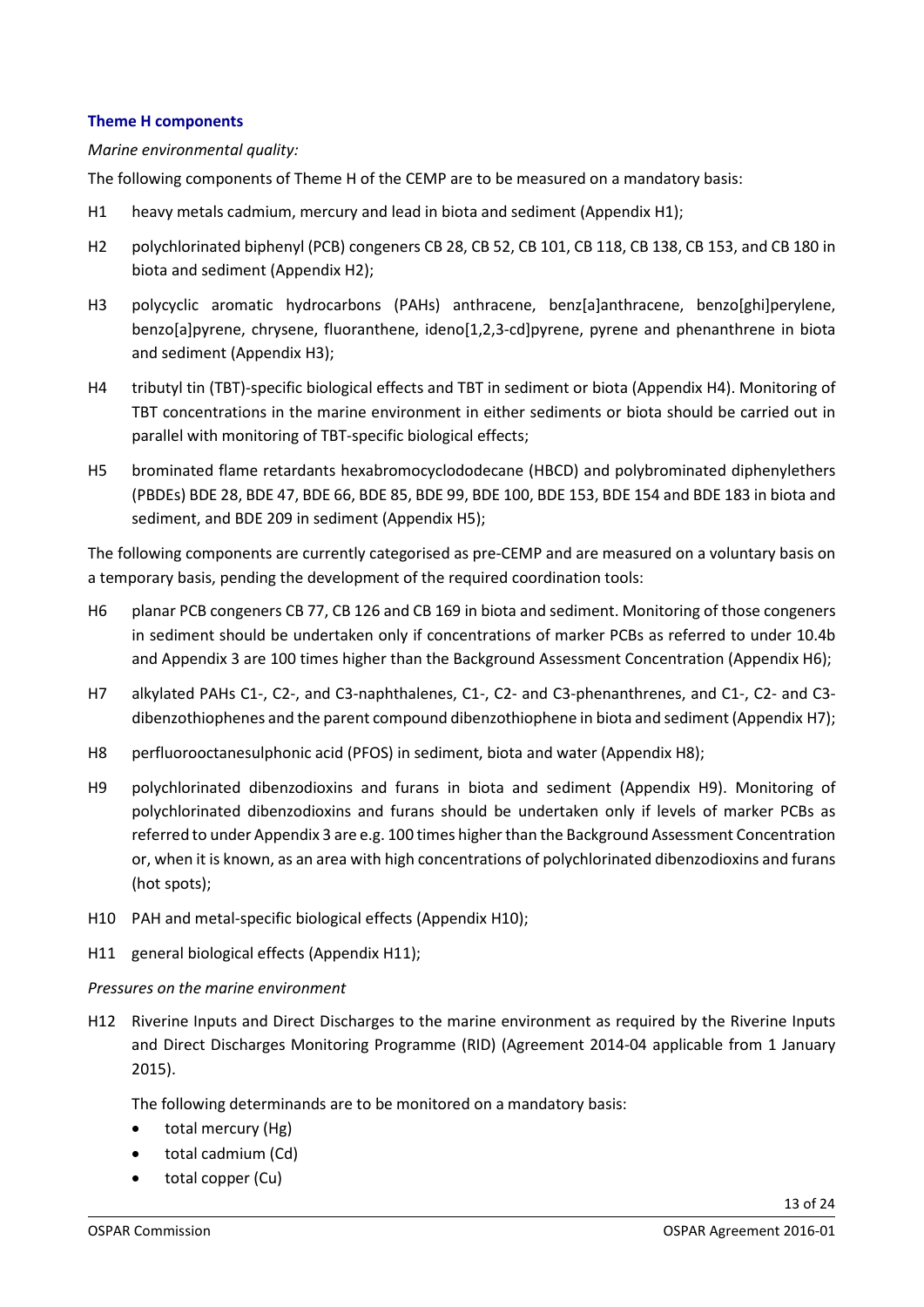- total zinc (Zn)
- total lead (Pb)

The following determinands are recommended for monitoring on a voluntary basis:

- hydrocarbons, in particular PAHs and mineral oil;
- PCBs congeners CB 28, CB 52, CB 101, CB 118, CB 153, CB 138 and CB 180;
- ɣ-HCH (lindane)
- total organic carbon (TOC)
- H13 Atmospheric inputs to the marine environment as required by the Comprehensive Atmospheric Monitoring Programme (CAMP) (Guidance for the Comprehensive Atmospheric Monitoring Programme (CAMP) (Agreement 2015-04).

The following determinands are measured on a mandatory basis in precipitation:

- arsenic
- cadmium
- chromium
- copper
- lead
- mercury
- nickel
- zinc
- ɣ-HCH (lindane)

The following determinands are measured on a voluntary basis in precipitation:

- PCB-congeners CB 28, CB 52, CB 101, CB 118, CB 138, CB 153 and CB 180
- the following PAHs: phenanthrene, anthracene, fluoranthene, pyrene, benz[a]anthracene, chrysene, benzo[a]pyrene, benzo[ghi]perylene, indeno[1,2,3-cd]pyrene

The following determinands are measured on a voluntary basis in air:

- arsenic
- cadmium
- chromium
- copper
- lead
- mercury
- nickel
- zinc
- ɣ-HCH (lindane)
- PCB-congeners CB 28, CB 52, CB 101, CB 118, CB 138, CB 153 and CB 180
- the following PAHs: phenanthrene, anthracene, fluoranthene, pyrene, benz[a]anthracene, chrysene, benzo[a]pyrene, benzo[ghi]perylene, indeno[1,2,3-cd]pyrene
- H14 Annual reporting on mercury losses from the Chlor-Alkali Industry<sup>[9](#page-13-0)</sup>.
- H15 Discharges, emission and losses of Chemicals for Priority Action: Agreement 2004-14 (updated in 2006) on Monitoring Strategies for OSPAR Chemicals for Priority Action sets out how OSPAR implements the

<span id="page-13-0"></span><sup>9</sup> Supported by OSPAR Reporting Format on Mercury Losses from the Chlor-Alkali Industry (Agreement: 2003-5)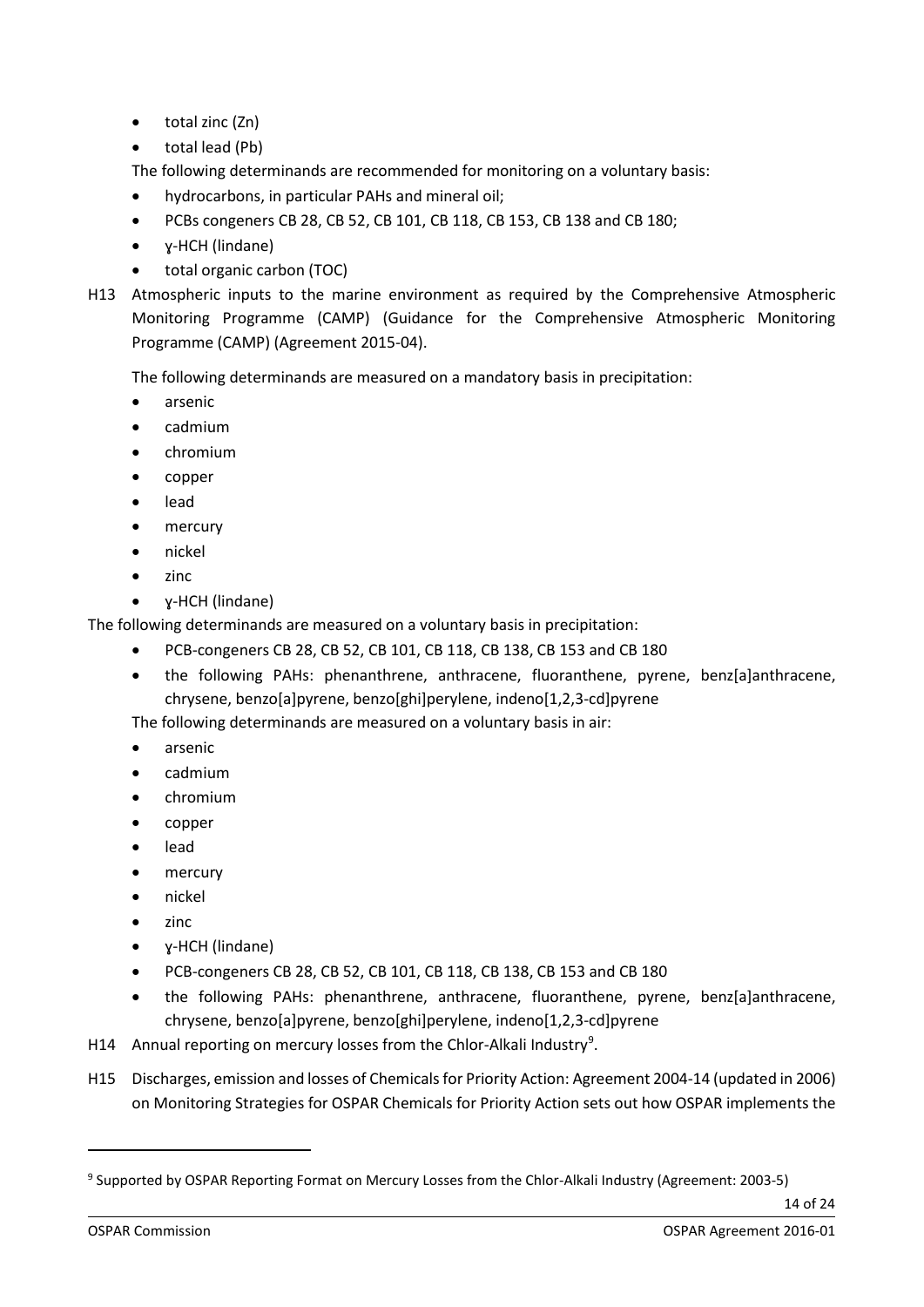suite of agreed monitoring strategies for these specific hazardous substances or groups of hazardous substances. In so far as these monitoring strategies are able to cover CEMP, RID and CAMP elements, they also address, where relevant and practicable, other sources of data and information e.g. from the European Monitoring and Evaluation Programme, OSPAR reports on dumping and placement of wastes or other matter, implementation reports of existing OSPAR and EU measures, reports from specific industries, production and sales figures, EU Water Framework Directive material, one-off surveys, etc. [10.](#page-14-1)

## <span id="page-14-0"></span>10. Theme O – Offshore Oil and Gas Industry

10.1. OSPAR's monitoring with regard to the offshore oil and gas industry takes place in support of the application of a risk-based approach to the management of produced water discharges from offshore installations.

10.2. Furthermore, Contracting Parties report annually to the Offshore Industry Committee (OIC) data on discharges, spills and emissions from offshore oil and gas installations, using a common reporting format (Agreement 2012-08<sup>[11](#page-14-2)</sup>) and procedure for sampling and analysis (Agreement 2006-06<sup>12</sup>). OIC prepares periodic assessments of the impact of discharges, emissions and spills of substances from offshore sources, which cause or are likely to cause pollution. This includes preparation of assessments on specific issues, such as assessments of the impacts of oil and chemicals and cutting piles. The assessments are based on the annual data collection, on research, and on data and information from other sources.

10.3. Monitoring of environmental impacts of discharges from the offshore oil and gas industry is carried out under national monitoring programmes. However, this is guided by the OSPAR Guidelines for Monitoring the Environmental Impact of Offshore Oil and Gas Activities (Agreement 2004-11). OSPAR also has a harmonised reporting format to compile environmental monitoring data and information related to offshore oil and gas activities (Agreement: 2006-07).

## **Theme O Components**

- O1 total amount of produced water and displacement water discharges from offshore installations;
- O2 total amount of dispersed oil (aliphatic oil) discharged to the sea from produced water and displacement water;
- O3 total amount of dissolved oil content (as represented by BTEX components<sup>13</sup>) in produced water and displacement water;
- O4 offshore chemicals discharged from offshore installations; (Appendix O1)
- O5 emissions to air; (Appendix O1)
- O6 accidental spills of oil and chemicals; (Appendix O1)
- O7 discharges of Organic Phase drilling Fluids (OPF) and cuttings, and;
- O8 discharges of radioactive substances in produced water (Appendix R2).

<span id="page-14-1"></span><sup>&</sup>lt;sup>10</sup> OSPAR Background Documents for Chemicals for Priority Action contain more detailed monitoring strategies.

<span id="page-14-2"></span><sup>&</sup>lt;sup>11</sup> Revised data collection format for the Annual OSPAR Report on Discharges, Spills and Emissions from Offshore Oil and Gas Installations (Replaces 2005-14)

<span id="page-14-3"></span> $12$  Oil in produced water analysis – Guideline on criteria for alternative method acceptance and general guidelines on sample taking and handling (replaces agreement 2005-16)

<span id="page-14-4"></span><sup>&</sup>lt;sup>13</sup> BTEX means Benzene, Toluene, Ethylbenzene, Orthoxylene, Metaxylene and Paraxylene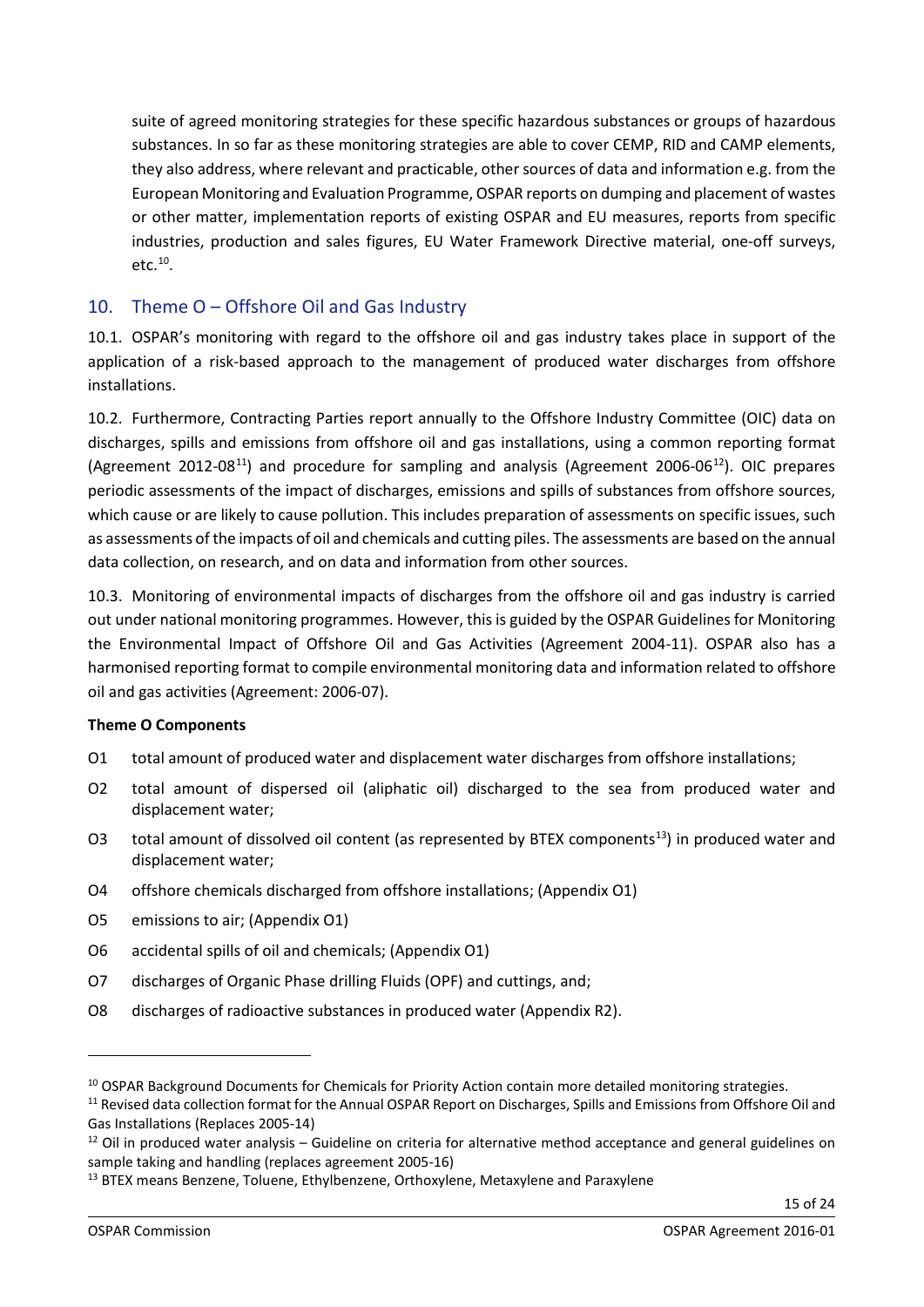## <span id="page-15-0"></span>11. Theme R – Radioactive Substances

11.1. The Radioactive Substances Committee has developed two principal data streams for assessing progress against the Radioactive Substances Strategy; the reporting of discharges from the nuclear and nonnuclear sector and the reporting of environmental concentrations of indicator radionuclides associated with the nuclear and non-nuclear sectors.

11.2. The reporting of discharges is carried out through agreed reporting formats and guidelines for identified sub-sectors of the nuclear (OSPAR Agreement 2013-10, revised 2014) and non-nuclear sectors (OSPAR Agreement 2013-11) as appropriate by each Contracting Party. Sub-sectors of the nuclear sector for which discharge data are reported are nuclear power stations, nuclear fuel reprocessing plants, nuclear fuel fabrication and enrichment plants, research and development facilities and discharges from decommissioning and treatment/recovery of old radioactive waste. Sub-sectors of the non-nuclear sector for which discharge data are reported are oil/gas extraction (including on-shore), phosphate Industry, titaniumdioxide pigment manufacture, primary steel manufacture, rare earth element production, medical, universities and research centres and radio chemical production. Discharge data from the nuclear sector are not assigned to a particular OSPAR region but are reported to OSPAR per Contracting Party for each subsector. Discharge data from the non-nuclear sectors are assigned to one of the five regions of the OSPAR maritime area when reported by Contracting Parties.

11.3. The reporting of environmental concentrations of indicator radionuclides associated with the nuclear and non-nuclear sectors is carried out through agreed reporting formats and guidelines (OSPAR Agreement: 2005-8, revised 2011). Environmental concentrations are reported for seawater, fish, molluscs and seaweed where possible. Data on environmental concentrations reported to OSPAR is produced through Contracting Parties' own national monitoring programmes. Data on environmental concentrations are reported to OSPAR for 15 monitoring areas that generally represent subdivisions of the five designated regions of the OSPAR maritime area and that take into account prevailing ocean currents. RSC has, and continues, to work on coordinated reporting of data for its environmental concentration and discharge data streams.

### **Theme R Components**

- R1 Monitoring for indicator radionuclides associated with the nuclear sector is carried out for  ${}^{3}H$ ,  ${}^{137}Cs$ , 99Tc and <sup>239,240</sup> Pu, where possible, in seawater and for <sup>137</sup>Cs, <sup>99</sup>Tc and <sup>239,240</sup>Pu, where possible, in biota (fish, molluscs and seaweed); (Appendix R1)
- R2 Monitoring of indicator radionuclides associated with the non-nuclear sector (oil and gas) is carried out for <sup>210</sup>Po, <sup>210</sup>Pb, <sup>226</sup>Ra and <sup>228</sup>Ra, where possible, in seawater and biota (fish, molluscs and seaweed); (Appendix R2)
- R3 Liquid discharges from nuclear installations reported as total-alpha, total-beta (excluding tritium), tritium and a suite of other individual radionuclides; (Appendix R3)
- R4 Liquid discharges from non-nuclear installations reported as total-alpha, total-beta and a number of individual radionuclides. (Appendix R4)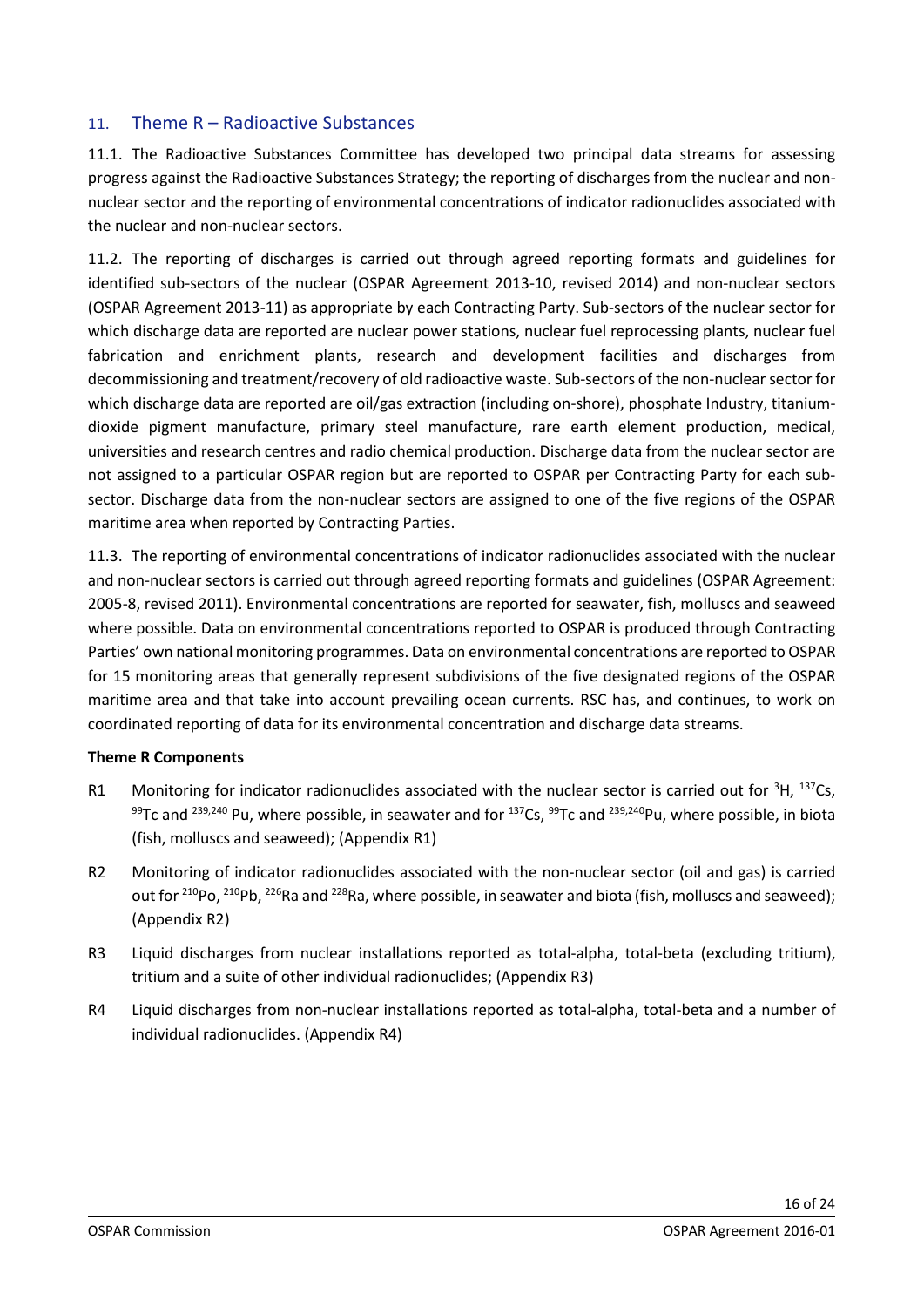## <span id="page-16-0"></span>Annex 1: Opting out

Guidance to Contracting Parties wishing to present a case for opting out of elements of the Coordinated Environmental Monitoring Programme (CEMP)

## <span id="page-16-1"></span>General

- 1. In applying this guidance, Contracting Parties should take into account:
	- a. OSPAR Recommendation 2014/18 on the Strategy for the Joint Assessment and Monitoring Programme (JAMP) and OSPAR Agreement 2014-2, which states that "Monitoring and assessment, based on scientific knowledge, of the seas is the indispensable basis for the management of human activities in our seas. This programme describes the strategy, themes and products that OSPAR Contracting Parties are committed to deliver, through collaborative efforts in OSPAR, over the period 2014-2021";
	- b. This guidance is based on and aims to be consistent with the 'Guidance to Contracting Parties wishing to present a case for opting out of part(s) of CEMP' in previous versions of the CEMP;
	- c. For the differing sections of the CEMP, differing degrees of commitment to monitoring activity will have been established historically in the different OSPAR themes. This guidance does not change such commitments.

2. Where alternative national monitoring approaches are delivering data that can be reasonably integrated into the development or assessment of a component of the CEMP, these do not require an optout.

3. Opt-outs will not apply retrospectively to existing CEMP parameters under Themes E and H of the CEMP. It should be noted that this would not preclude OSPAR making decisions as a whole on suitability of ongoing monitoring of any of the parameters, including those under the Themes E and H in the future.

4. The approach OSPAR will apply for all parameters/indicators, apart from existing Themes E and H parameters, is that Contracting Parties should present to the relevant Committee or the Coordination Group (CoG) their intentions for implementation of components of the CEMP as adoption of them arises, or on any subsequent change in circumstances. Such decisions on implementation should be accompanied by a justification for partial implementation of the CEMP, but should not be subject to approval by the Committees. Noting also that not all components of the CEMP will apply to all OSPAR regions. The justification prepared by Contracting Parties should take into account the following guidance:

## <span id="page-16-2"></span>**Justifications**

5. The approach OSPAR takes to opt-outs from monitoring commitments is underscored by a risk-based approach. The following justifications have been identified to date, for opting out of elements of the CEMP:

- i. for pressure/input monitoring, the pressure/input in question has not occurred and is unlikely to occur in all, or a specified part, of the maritime area where the Contracting Party has responsibility and the pressure /input is unlikely to cause transboundary impacts;
- ii. for biodiversity/ecosystem monitoring the concern identified by OSPAR related to the species or habitat is not present or is unlikely to be present in all, or a specified part, of the maritime area where the Contracting Party has responsibility;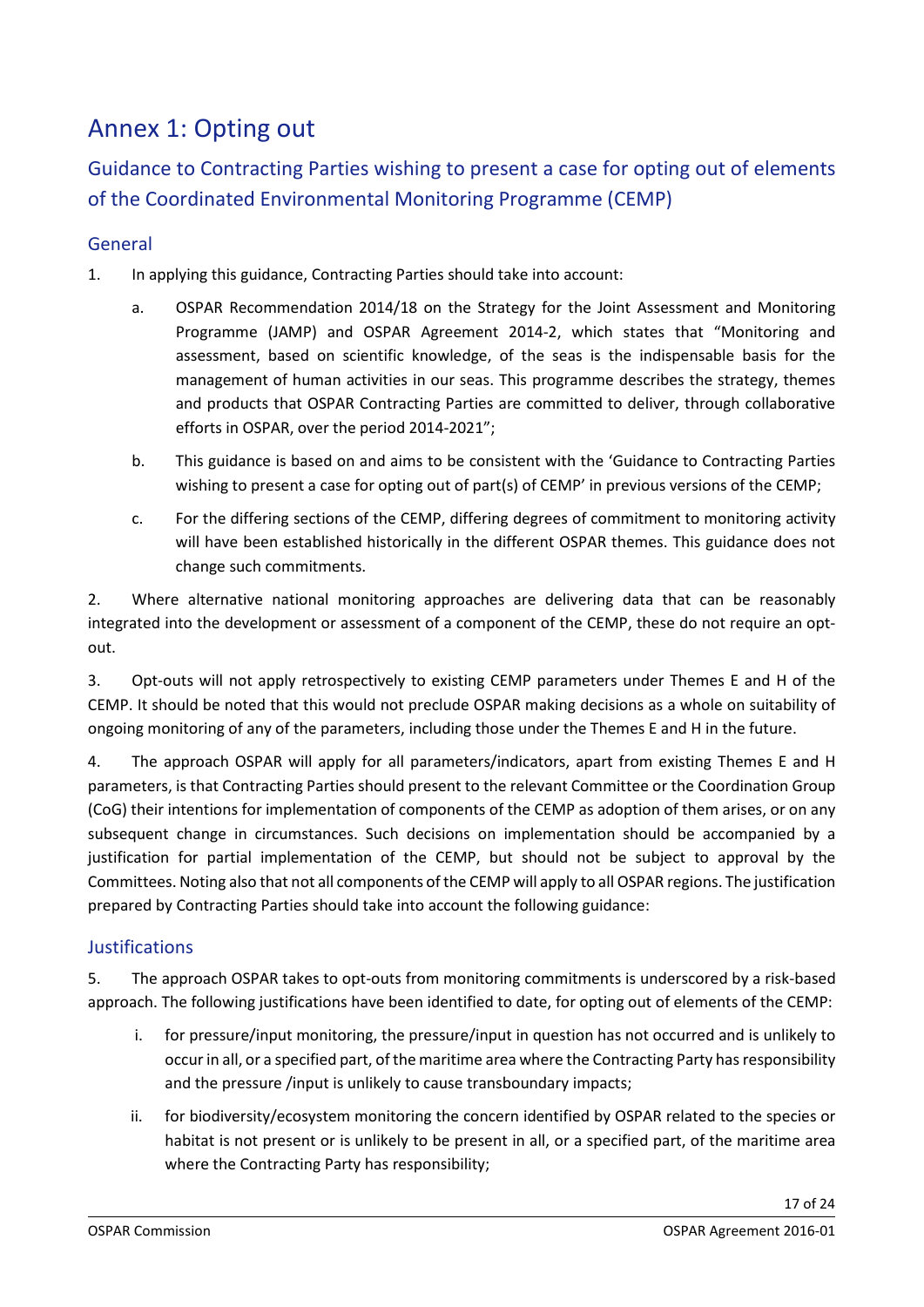- iii. the particular approach for monitoring adopted elsewhere in OSPAR is not proportionate to the risks/pressures that occur in the Contracting Party's waters. An alternative monitoring strategy should be proposed in this case;
- iv. monitoring may impose excessive costs in terms of financial/human resources in relation to the risks/damage involved;
- v. the problem in question occurred in the past but is now no longer a problem or concern in all, or a specified part, of the maritime area where the Contracting Party has responsibility;

6. Contracting Parties should, as appropriate, set out information to explain in more detail the justifications above.

## <span id="page-17-0"></span>Review

7. For every situation where a Contracting Party has opted out of implementing part of the CEMP, the Contracting Party in question should review the situation at least every six years.

8. The outcome of this review should be reported to the relevant thematic Committee.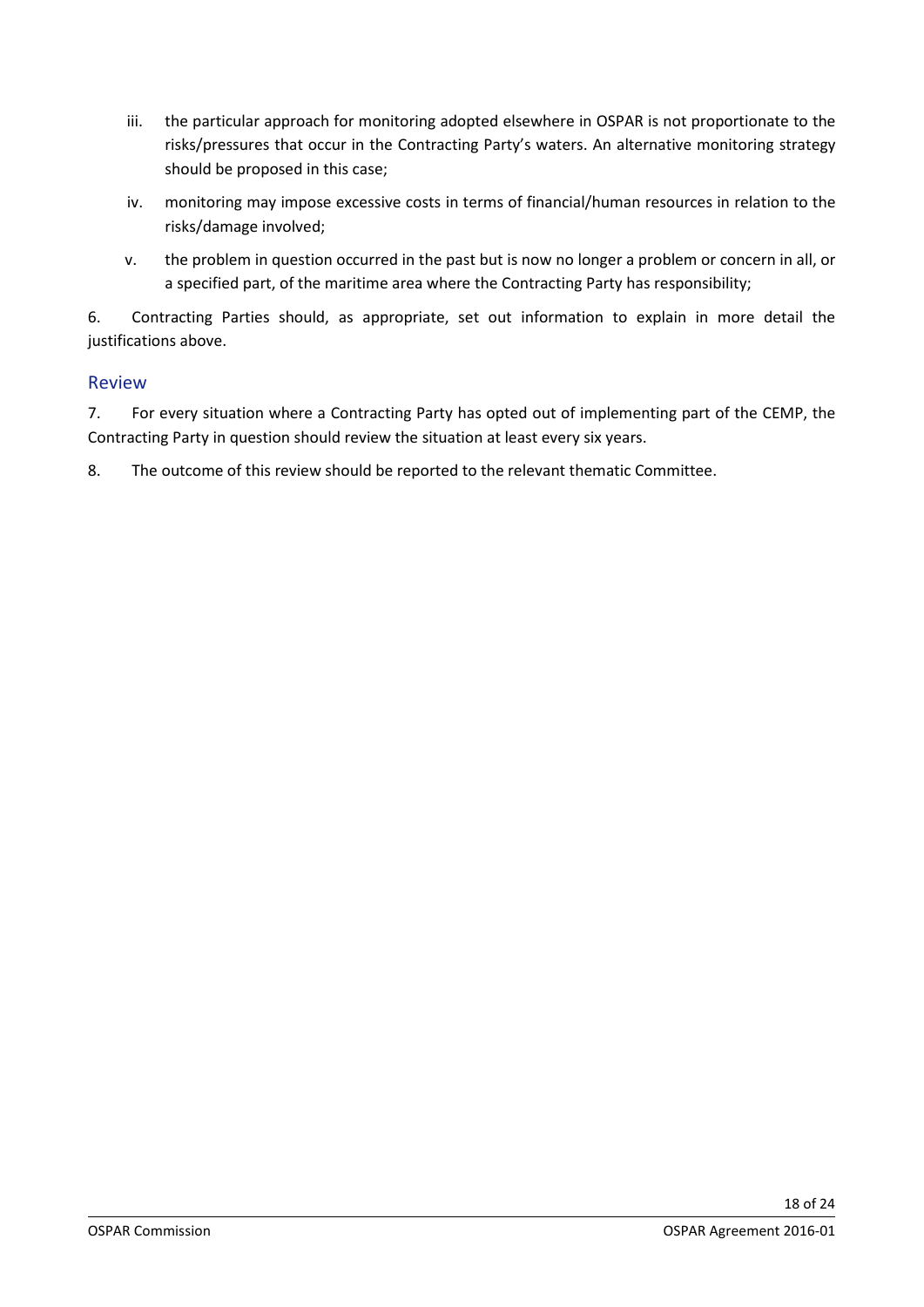## <span id="page-18-0"></span>Annex 2: Decision tree

## <span id="page-18-1"></span>Decision tree for considering whether a component should be included in the CEMP

1. The CEMP aims to set out simply and comprehensively all the monitoring that is carried out by OSPAR through its Contracting Parties that delivers OSPAR common assessments. However in order for a new monitoring component to be included in the CEMP the following requirements need to be met:

- a. the monitoring component should be identified under the North-East Atlantic Environment Strategy (NEAES) or EU Marine Strategy Framework Directive (MSFD);
- b. a background study (e.g. background document, or equivalent process) has been undertaken for the component that highlights:
	- the state, pressure or impact of the component to be monitored;
	- that the component is considered to be an issue for a significant part of the OSPAR maritime area and/or by a number of Contracting Parties; or
	- that it is a key indicator of the state of the marine environment.
- c. a monitoring or data collection approach has been developed and has concluded that monitoring in the marine environment is required and has indicated the most appropriate parameters to be measured;
- d. proven, widely available and cost effective monitoring techniques exist for generation of data e.g. proven techniques for the analysis of the parameter in the chosen matrices.

2. If one or more requirements are not met, the component should not be included.

3. Where information is not sufficient to conclude whether or not a component meets any of the criteria set out in §1, the question of its inclusion should be revisited in the light of the collation of further information by the appropriate subsidiary body or lead country.

4. For monitoring and assessment of a component to be fully coordinated it needs to have in place the following coordination tools:

- (i) Technical guidelines for monitoring;
- (ii) Coordinated arrangements for data submission and management;
- (iii) Quality assurance;
- (iv) Assessment tools.

5. Progress in the development of these tools will be identified on each CEMP Appendix through the use of dashboard icons as outlined in §4.6 of the CEMP. It should be noted that for some CEMP elements due to the nature of certain issues it may take time, or in some case may not be possible, to fully develop all tools. The CEMP will therefore represent a continuum of monitoring from CEMP components where coordination tools are fully developed to those newly added and where coordination tools are under development.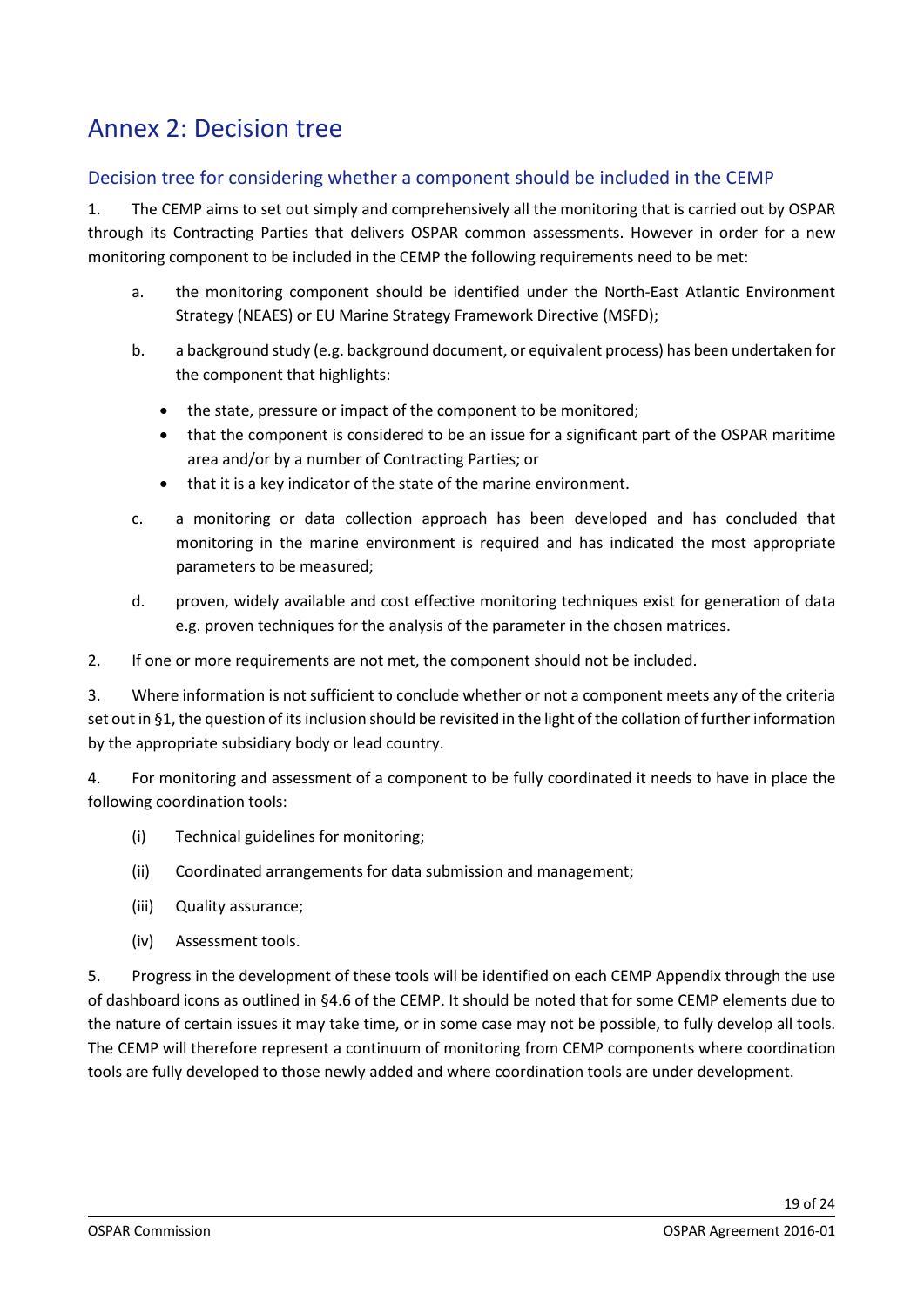## <span id="page-19-0"></span>Section III – CEMP Appendices

<span id="page-19-1"></span>The meeting of the Coordination Group in November 2019 agreed to make the CEMP Appendices available on OAP (CoG(2) 19/7/1, §5.3).

<https://oap.ospar.org/en/ospar-monitoring-programmes/cemp/cemp-appendices/>

### List of CEMP Appendices

CEMP Appendix A1 for ocean acidification CEMP Appendix BB1: Abundance and distribution of seals (M3) CEMP Appendix BB2: Cetacean abundance and distribution (M4) CEMP Appendix BB3: Grey seal pup production (M5) CEMP Appendix BB4: Marine bird abundance (B1) CEMP Appendix BB5: Marine bird breeding success/failure (B3) CEMP Appendix BB6: Fish abundance\* (FC-1) CEMP Appendix BB7: Proportion of large fish (LFI)\* (FC-2) CEMP Appendix BB8: Condition of benthic habitat defining communities (MMI)\* (BH2) CEMP Appendix BB9: Physical damage of predominant and special habitats\* (BH3) CEMP Appendix BB10: Plankton lifeforms (PH-1/FW-5) CEMP Appendix BB11: Plankton biomass and/or abundance (PH-2) CEMP Appendix BB12: Plankton diversity index (PH-3) CEMP Appendix BB13: Trends in arrival of new non-indigenous species (NIS3) CEMP Appendix BB14: Production of phytoplankton (FW2) CEMP Appendix BB15: Size composition in fish communities (FW3) CEMP Appendix BB16: Changes in average trophic level of marine predators (FW4) CEMP Appendix BB17: Habitat mapping database CEMP Appendix BB18: Marine mammal bycatch (M6) CEMP Appendix BB19: Mean maximum length of demersal fish and elasmobranchs (FC3) CEMP Appendix BE1 – Marine litter on Beaches CEMP Appendix BE2 – Marine litter on the sea floor CEMP Appendix BE3 – Plastic particles in fulmar stomachs CEMP Appendix BE4: Impulsive underwater noise CEMP Appendix BE5: Dumped conventional and chemical munitions CEMP Appendix BE6: Offshore renewable energy developments CEMP Appendix BE7: Dumping of wastes and other matter CEMP Appendix E1: Nutrients in seawater CEMP Appendix E2: Direct and indirect eutrophication effects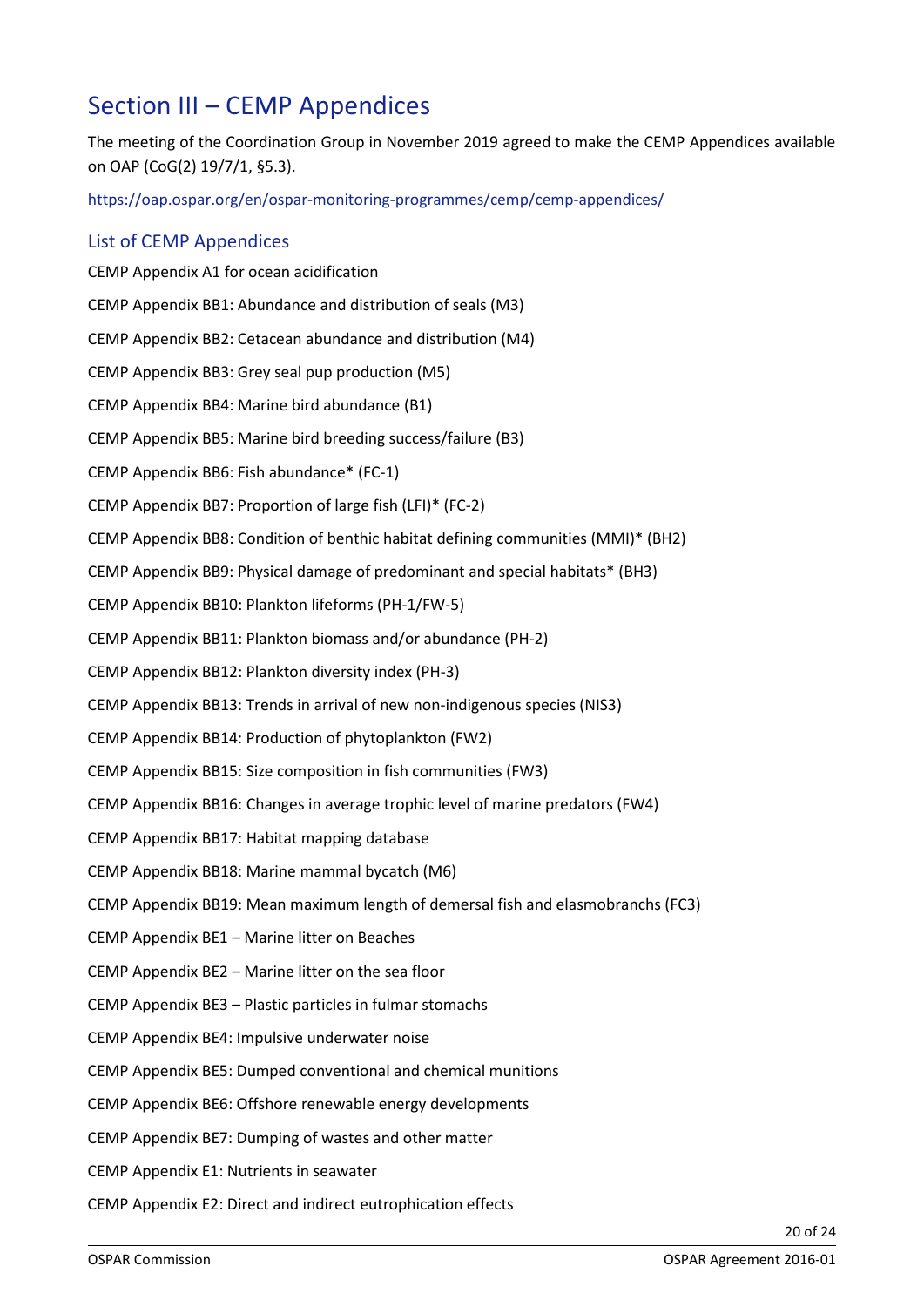CEMP Appendix H1 for mercury, cadmium and lead

CEMP Appendix H2 for PCBs

CEMP Appendix H3 for PAHs

CEMP Appendix H4 for organotins

CEMP Appendix H5 for Certain Brominated Flame Retardants (polybrominated diphenyl ethers + hexabromocyclododecane)

CEMP Appendix O1: Discharges, spills and emissions associated with the offshore oil and gas industry

CEMP Appendix R1: Environmental concentrations of radionuclides associated with the nuclear sector

CEMP Appendix R2: Environmental concentrations of radionuclides associated with the offshore oil and gas non-nuclear sector

CEMP Appendix R3: Liquid Discharges from Nuclear Installations (nuclear sector)

CEMP Appendix R4: Discharges of Radionuclides from the non-nuclear sectors

## Components of the pre-CEMP:

Appendix H6: Planar PCBs in sediment and biota Appendix H7: Alkylated PAHs in sediment and biota Appendix H8: Perfluorooctanesulphonic acid (PFOS) in sediment, biota and seawater AppendixH9: Polychlorinated dibenzodioxins and furans in sediment and biota Appendix H10: PAH and metal-specific relevant biological effects Appendix H11: General biological effects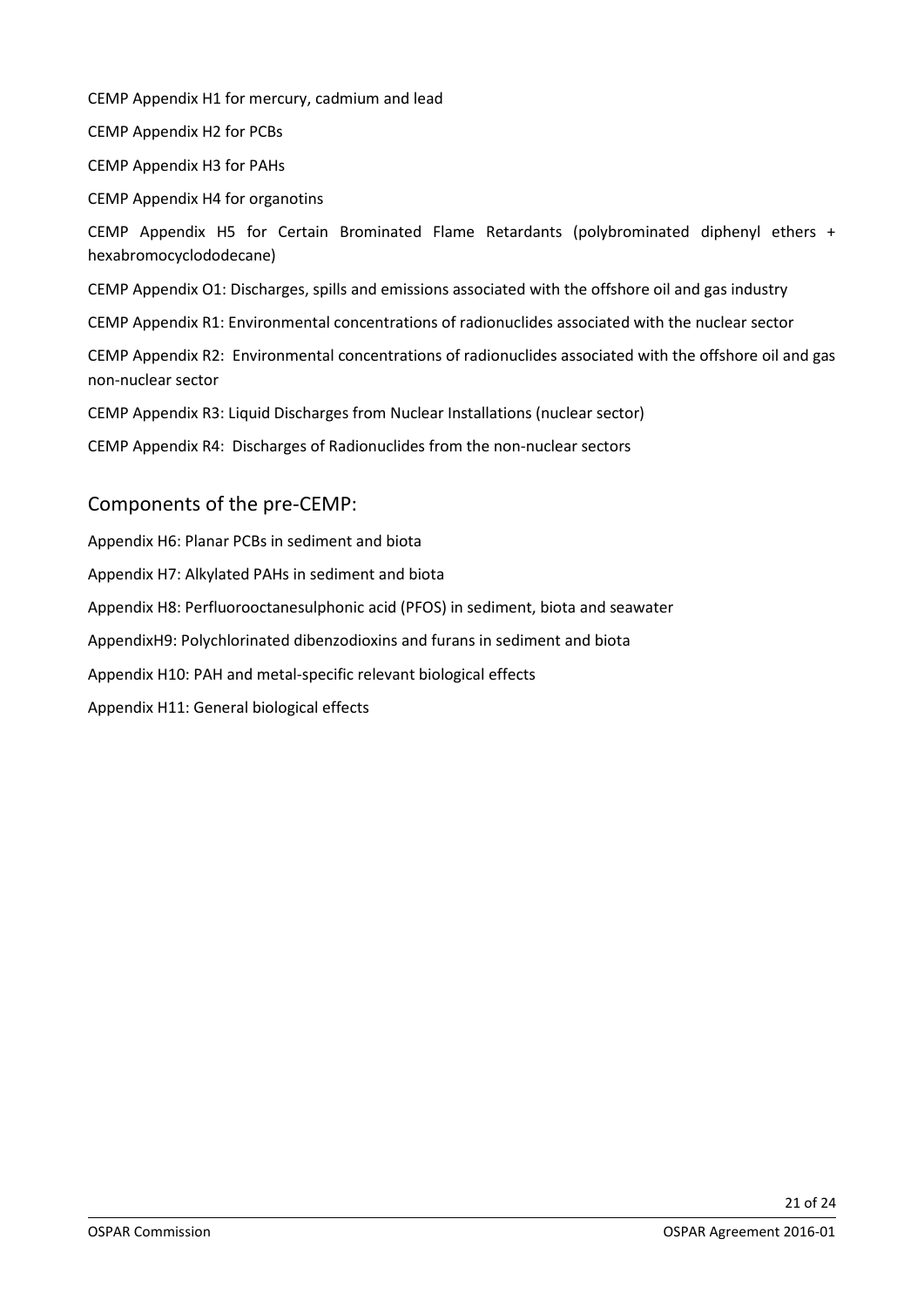## <span id="page-21-0"></span>Annex 3: Regions identified for the establishment of baselines of concentrations radioactive substances



| Region No. | <b>Region Name</b>                             |
|------------|------------------------------------------------|
|            | <b>Wider Atlantic</b>                          |
| 2          | Cap de la Haque Channel                        |
| 3          | <b>Channel East</b>                            |
| 4          | Irish Sea (Rep. of Ireland)                    |
| 5          | Irish Sea (Northern Ireland)                   |
| 6          | Irish Sea (Sellafield)                         |
| 7          | Scottish Waters (Dounreay)                     |
| 8          | North Sea South (Belgian and Dutch Coast)      |
| 9          | German Bight                                   |
| 10         | North Sea (NW, SE and Central)                 |
| 11         | North Sea (Skagerrak)                          |
| 12         | Kattegat                                       |
| 13         | Norwegian Coastal Current                      |
| 14         | <b>Barents Sea</b>                             |
| 15         | Norwegian, Greenland Seas and Icelandic Waters |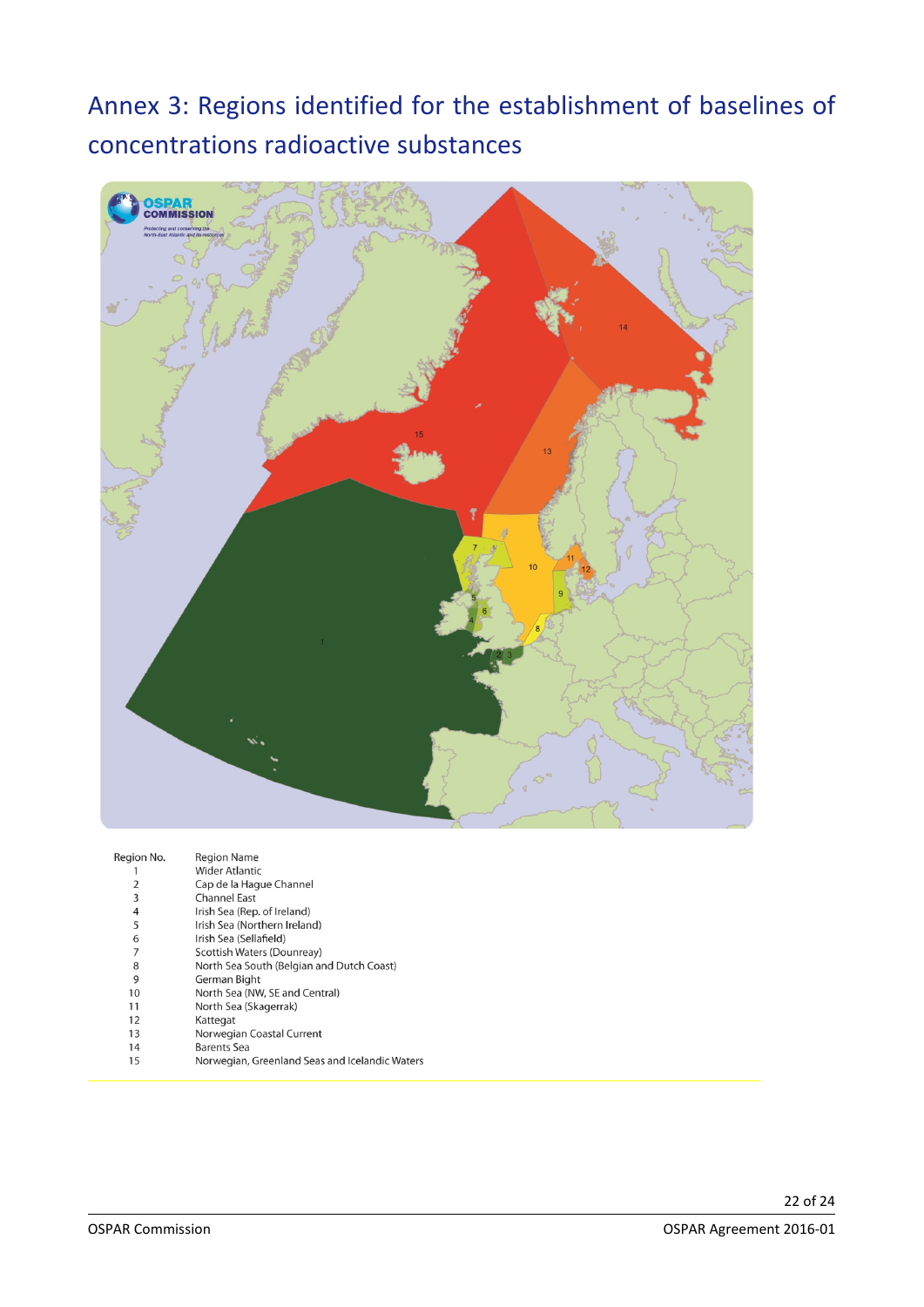## <span id="page-22-0"></span>Section IV – CEMP Guidelines (some of these are currently called JAMP Guidelines)

Biodiversity and Ecosystems

Please note, CEMP Guidelines for the OSPAR biodiversity common indicators reflect the current stage of development of the indicators and have been published with the understanding that the CEMP Guidelines will be revised as the indicators are further developed.

- Guidelines on Quality Assurance for Biological Monitoring in the OSPAR Area [\(Agreement](http://www.ospar.org/documents?d=32581) 2002-15)
- CEMP Guideline: Common Indicator Marine Bird Abundance (B1) [\(Agreement](https://www.ospar.org/documents?v=38978) 2016-09)
- CEMP Guideline: Common Indicator Marine Bird Breeding [Success/Failure](https://www.ospar.org/documents?v=38979) (B3) (Agreement 2016-10)
- CEMP Guideline: Common Indicator Seal Abundance and Distribution [\(M3\)\(Agreement](https://www.ospar.org/documents?v=38980) 2016-11)
- CEMP Guideline: Common Indicator Grey Seal Pup Production (M5) [\(Agreement](https://www.ospar.org/documents?v=38981) 2016-12)
- OSPAR CEMP Guidelines Common Indicator: BH3 Extent of Physical damage to [predominant](https://www.ospar.org/documents?v=37641) and special habitats [\(Agreement](https://www.ospar.org/documents?v=37641) 2017-09)
- CEMP Guideline: Common Indicator Changes to [non-indigenous](https://www.ospar.org/documents?v=38992) species communities (NIS3) [\(Agreement](https://www.ospar.org/documents?v=38992) 2018-04)
- CEMP Guideline: [Combined](https://www.ospar.org/documents?v=38999) guideline for the common indicators FC1, FC2, FC3 and FW3 for fish and food webs [\(Agreement](https://www.ospar.org/documents?v=38999) 2018-05)
- CEMP Guideline: Common indicator: Condition of benthic habitat [communities](https://www.ospar.org/documents?v=39000) (BH2) common approach [\(Agreement](https://www.ospar.org/documents?v=39000) 2018-06)
- CEMP Guideline: Common Indicator: PH1/FW5 Plankton lifeforms [\(Agreement](https://www.ospar.org/documents?v=39001) 2018-07)
- CEMP Guideline: Common indicator: [Abundance](https://www.ospar.org/documents?v=39019) at the relevant temporal scale of cetacean species regularly present (M4) – Interim version [\(Agreement](https://www.ospar.org/documents?v=39019) 2018-09)
- CEMP [Guideline:](https://www.ospar.org/documents?v=39002) Common indicator in Region IV: Change in average trophic level of marine predators (FW4) [\(Agreement](https://www.ospar.org/documents?v=39002) 2018-08)

Environmental Impacts of Human Activities

- CEMP Guidelines for the [assessment](https://www.ospar.org/documents?d=37513) of dumping and placement of waste or other matter at sea
- CEMP Guidelines for [monitoring](https://www.ospar.org/documents?d=37514) marine litter washed ashore and/or deposited on coastlines (beach [litter\)](https://www.ospar.org/documents?d=37514)
- CEMP [Guidelines](https://www.ospar.org/documents?d=37515) on Litter on the Seafloor
- CEMP Guidelines for Monitoring and Assessment of loud, low and [mid-frequency](https://www.ospar.org/documents?d=37516) impulsive sound sources in the OSPAR [Maritime](https://www.ospar.org/documents?d=37516) Region
- CEMP Guidelines for Monitoring and [Assessment](https://www.ospar.org/documents?d=35083) of plastic particles in stomachs of fulmars in the North Sea [area](https://www.ospar.org/documents?d=35083)

### Hazardous Substances and Eutrophication

- CEMP Guidelines on Qualilty Assurance for Biological Monitoring in the OSPAR Area [\(Agreement](https://www.ospar.org/convention/agreements?q=2002-15) [2002-15\).](https://www.ospar.org/convention/agreements?q=2002-15) Revised in 2018/19
- CEMP Guidelines for Monitoring [Contaminants](http://www.ospar.org/documents?d=32743) in Sediments (Agreement 2002-16). Revision 2018
- JAMP Guidelines for Monitoring Chemical Aspects of Ocean [Acidification](http://www.ospar.org/documents?d=33035) (Agreement 2014-03e)
- Revised JAMP [Eutrophication](http://www.ospar.org/documents?d=32949) Monitoring Guideline: Oxygen (Agreement 2013-05) (Replaces [Agreement](http://www.ospar.org/documents?d=32949) 1997-03)